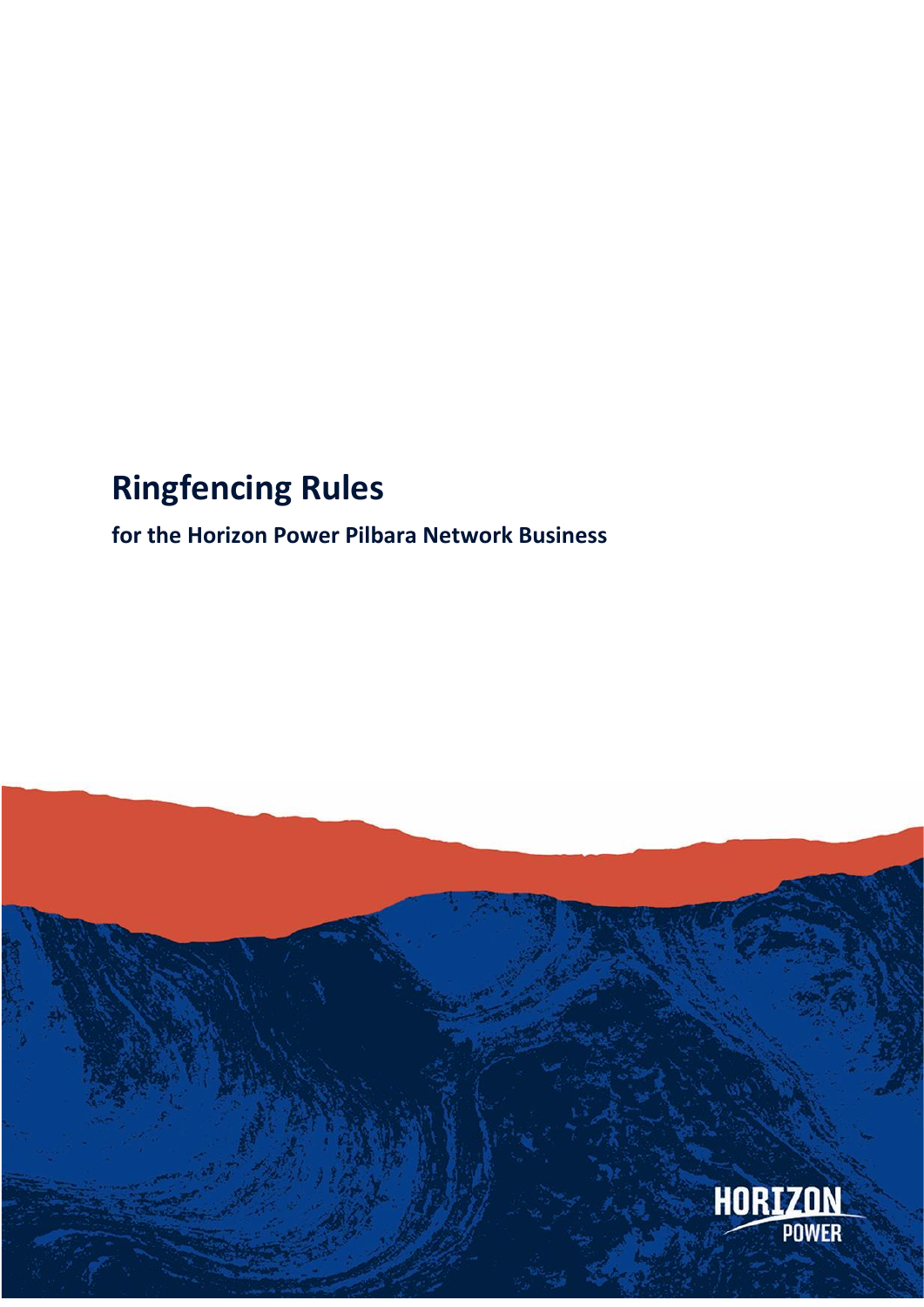

| Date Created/Last Updated | 7 February 2022 (ringfencing publication date as<br>defined under the Code)                       |
|---------------------------|---------------------------------------------------------------------------------------------------|
| <b>Review Frequency</b>   | At least once each pricing period, 15 months prior<br>to the commencement of a new pricing period |
| <b>Next Review Date</b>   | 31 March 2023                                                                                     |

This policy remains in effect, until replaced or updated, notwithstanding expiration of the review date.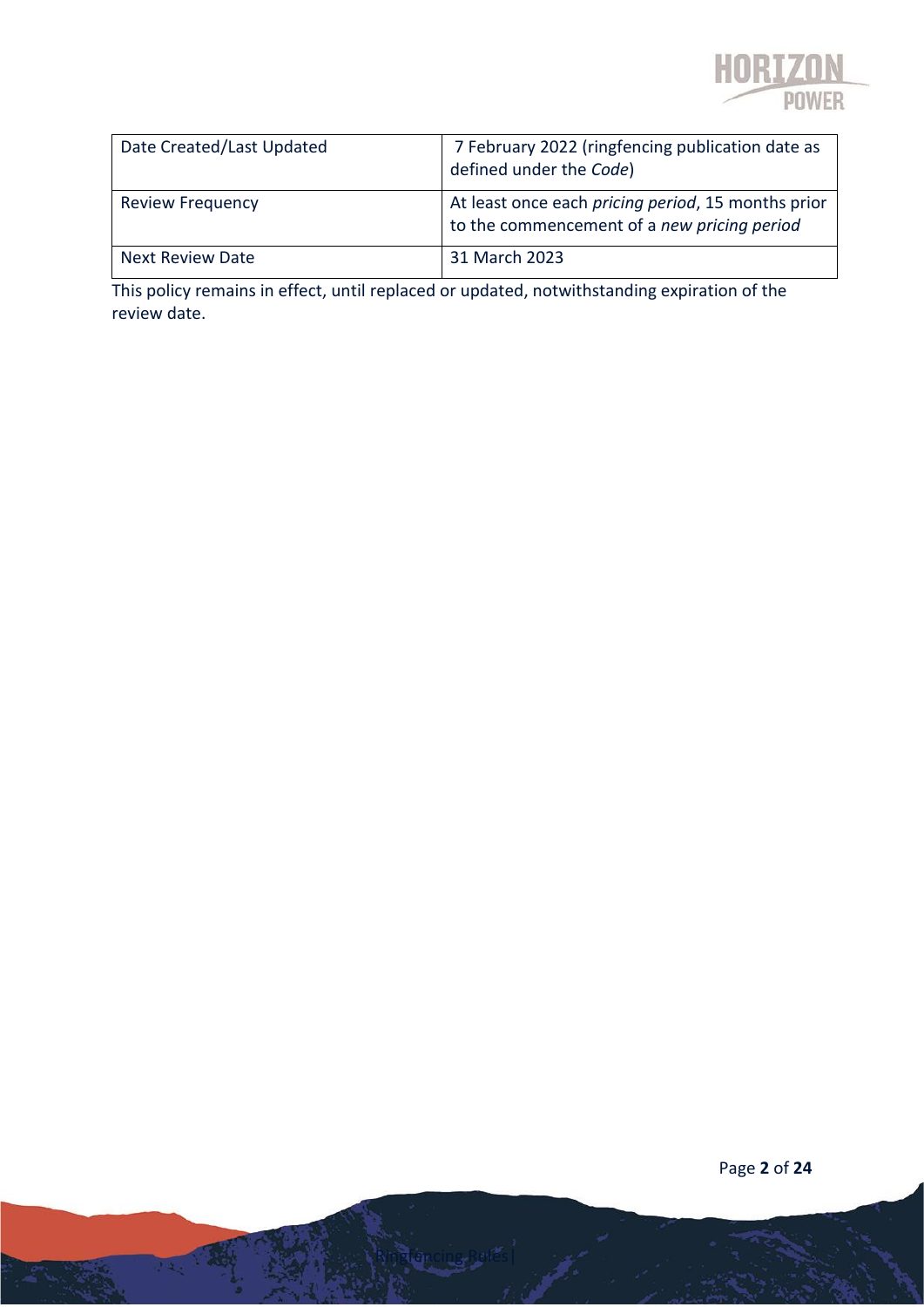

#### **TABLE OF CONTENTS**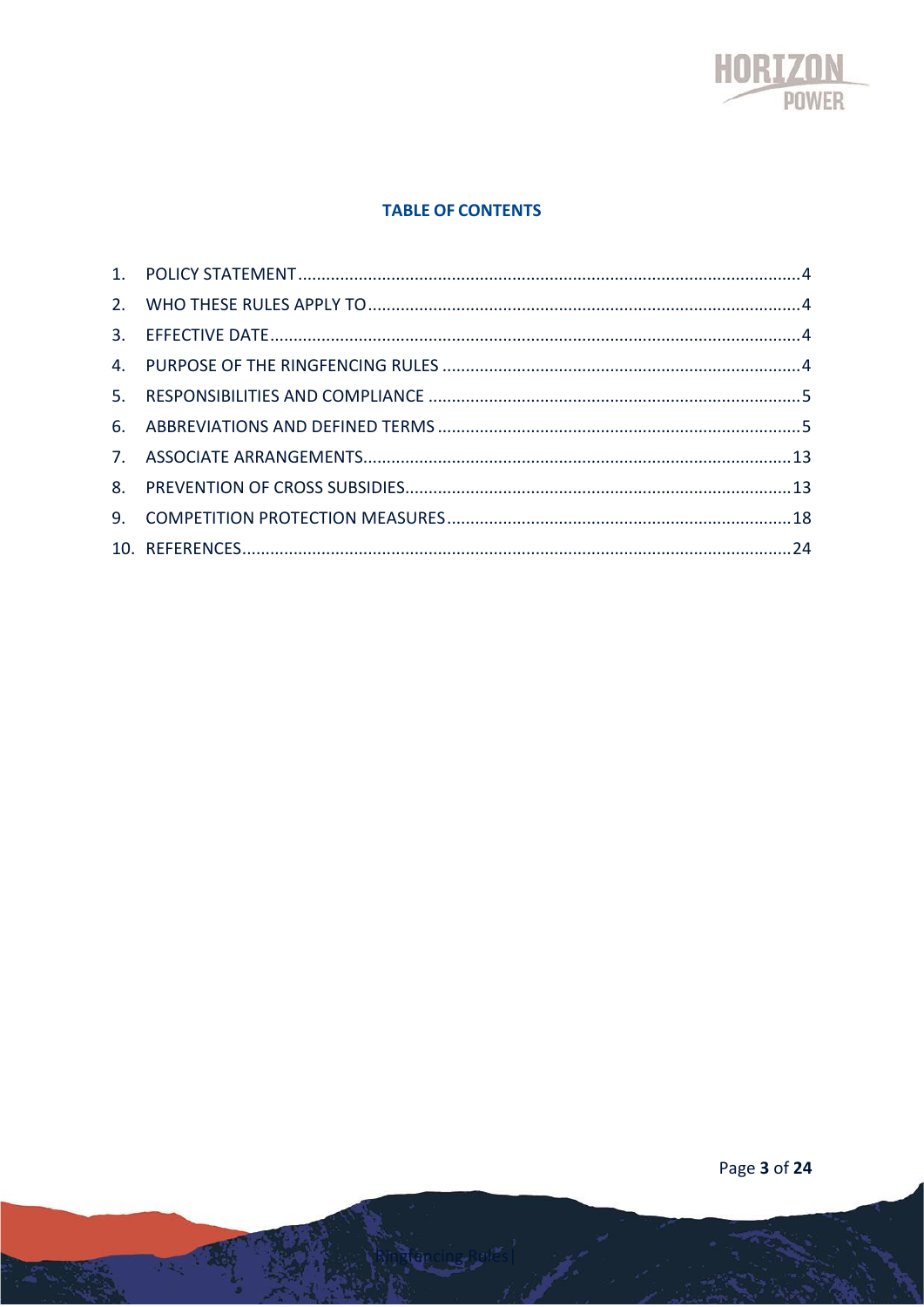

# <span id="page-3-0"></span>1. POLICY STATEMENT

The aim of the ringfencing rules is to provide assurance to the community served by the *Horizon Power Pilbara Network Business* that appropriate measures have been taken to ameliorate the harms that may flow from it providing *covered network* services while other parts of Horizon Power provide and market contestable and unregulated electricity services.

# <span id="page-3-1"></span>2. WHO THESE RULES APPLY TO

These ringfencing rules apply to all Horizon Power *staff*.

# <span id="page-3-2"></span>3. EFFECTIVE DATE

The ringfencing rules outlined in this document were approved by the Economic Regulation Authority (the *Authority*) on 21 January 2022 and are effective from 6 August 2022, notwithstanding Horizon Power will work to being compliant with these ringfencing rules as soon as possible after 7 February 2022 (being the ringfencing publication date) and before 6 August 2022.

In accordance with section 137 of the *Code*, these ringfencing rules will be reviewed:

- not less than 15 months before the start of a *new pricing period*; and
- within three months after the occurrence of an event that is likely to have a material effect on the operation of these ringfencing rules, such as a corporate restructure.

# <span id="page-3-3"></span>4. PURPOSE OF THE RINGFENCING RULES

The primary objective of the ringfencing requirements is to ensure that the vertical integration of the *Horizon Power Pilbara Network Business* with other parts of Horizon Power that provide and market contestable and unregulated electricity services does not lead to a reduction of competition in a *related market*.

The ringfencing rules must contain measures designed to ensure that Horizon Power:

- Keeps *commercially sensitive information* and other information received in respect of a function under the *Pilbara network rules* confidential and only uses this information within the *network business* for the purpose that it was acquired or developed.
- Allocates costs between the *network business* and any *associate* or *other business*<sup>1</sup> in a manner which avoids the charges being paid by users of the *network business* incorporating costs or charges associated with an *associate* or *other business*.
- Prevents discriminatory treatment in favour of an *associate* or *other business*, or against a competitor.

The Code defines "other business" as the part or parts of a network service provider's business which are not the *network business*, and includes any part or parts of the network service provider's business and functions which acquire *covered services* from the *network business*.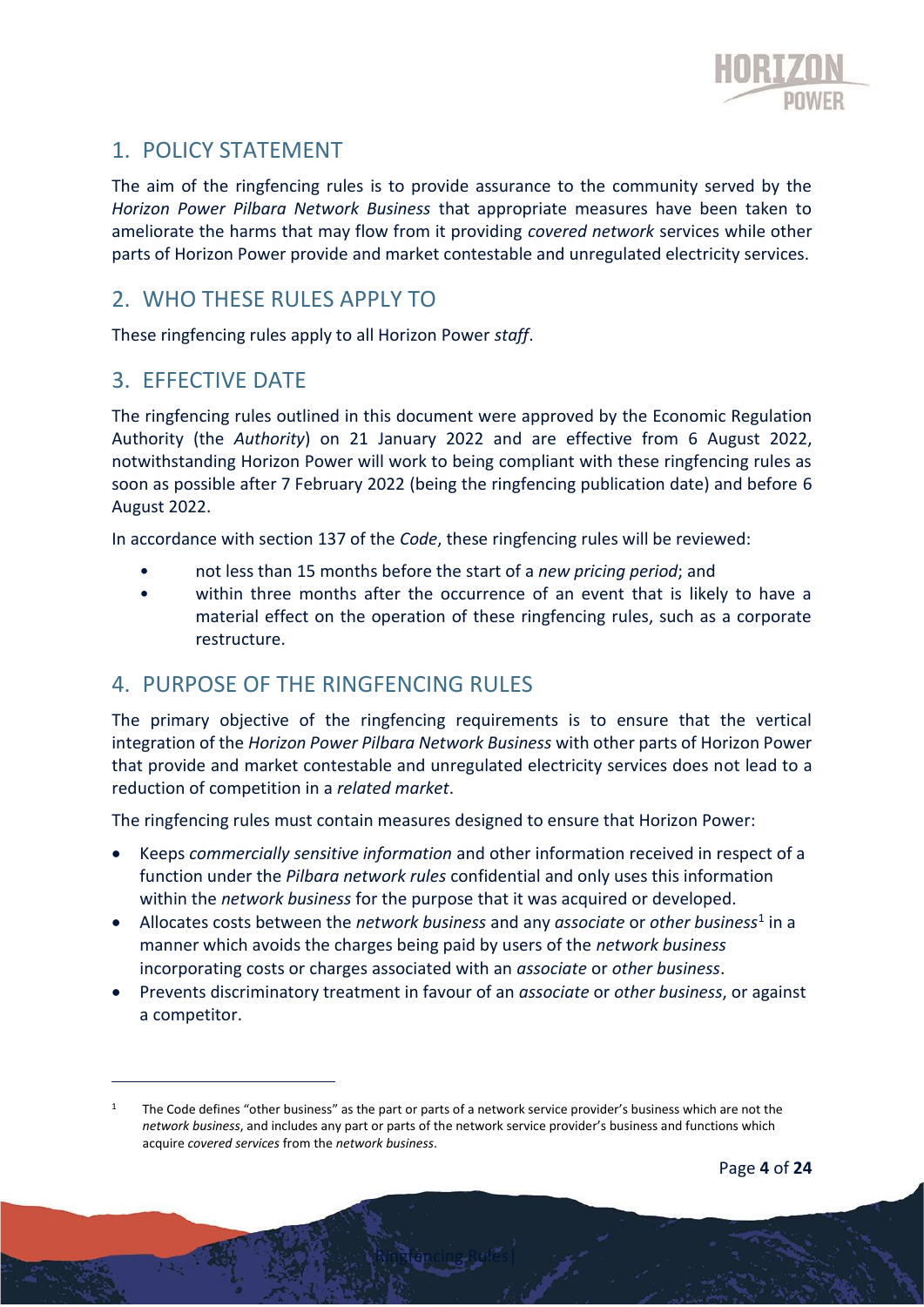

• Maintains and keeps records that provide sufficient information to enable an assessment of compliance, and to detect any non-compliance.

A secondary objective is to achieve the primary objective by allowing for:

- Flexibility, recognising the fact that the structure and nature of *network service provider's* businesses differ substantially.
- A balancing of cost and disruption against the primary objective.
- Flexibility to deal with changing circumstances over time.

### <span id="page-4-0"></span>5. RESPONSIBILITIES AND COMPLIANCE

All Horizon Power *staff* are individually accountable to ensure that they comply with the ringfencing rules set out in this document.

The Manager, Network Regulation and Open Access is responsible for ensuring that the procedures required to ensure and monitor compliance with these ringfencing rules have been established, maintained and implemented, and all Horizon Power *staff* comply with these ringfencing rules.

Horizon Power maintains ringfencing rules compliance procedures that include:

- a Ringfencing Declaration that must be signed by all Horizon Power *staff*, including those involved with the provision of *covered services* in the *Pilbara region,* which requires (amongst other things)*:*
	- o compliance with these ringfencing rules; and
	- o immediate reporting of breaches to the Manager, Network Regulation and Open Access;
- training on Horizon Power's ringfencing requirements under the *Code* and these ringfencing rules, including new starter induction training and periodic refresher training on a three yearly cycle or when there are significant amendments to these ringfencing rules; and
- annual independent audits, to ensure compliance with relevant policies and procedures. This includes, but is not limited to:
	- o all registers detailed in *these ringfencing rules*;
	- o all ringfencing training records; and
	- o the cost allocation requirements in these ringfencing rules.

The Manager, Network Regulation and Open Access is responsible for reporting any breaches of these ringfencing rules to the *Authority* within 5 business days of determining that a breach has occurred, in accordance with clause 141(1)(b) of the *Code*.

# <span id="page-4-1"></span>6. ABBREVIATIONS AND DEFINED TERMS

The following abbreviations are used in this document and have the meaning provided in [Table 6.1](#page-4-2) below.

<span id="page-4-2"></span>*Table 6.1: Abbreviations used in this document*

Page **5** of **24 Abbreviation Meaning**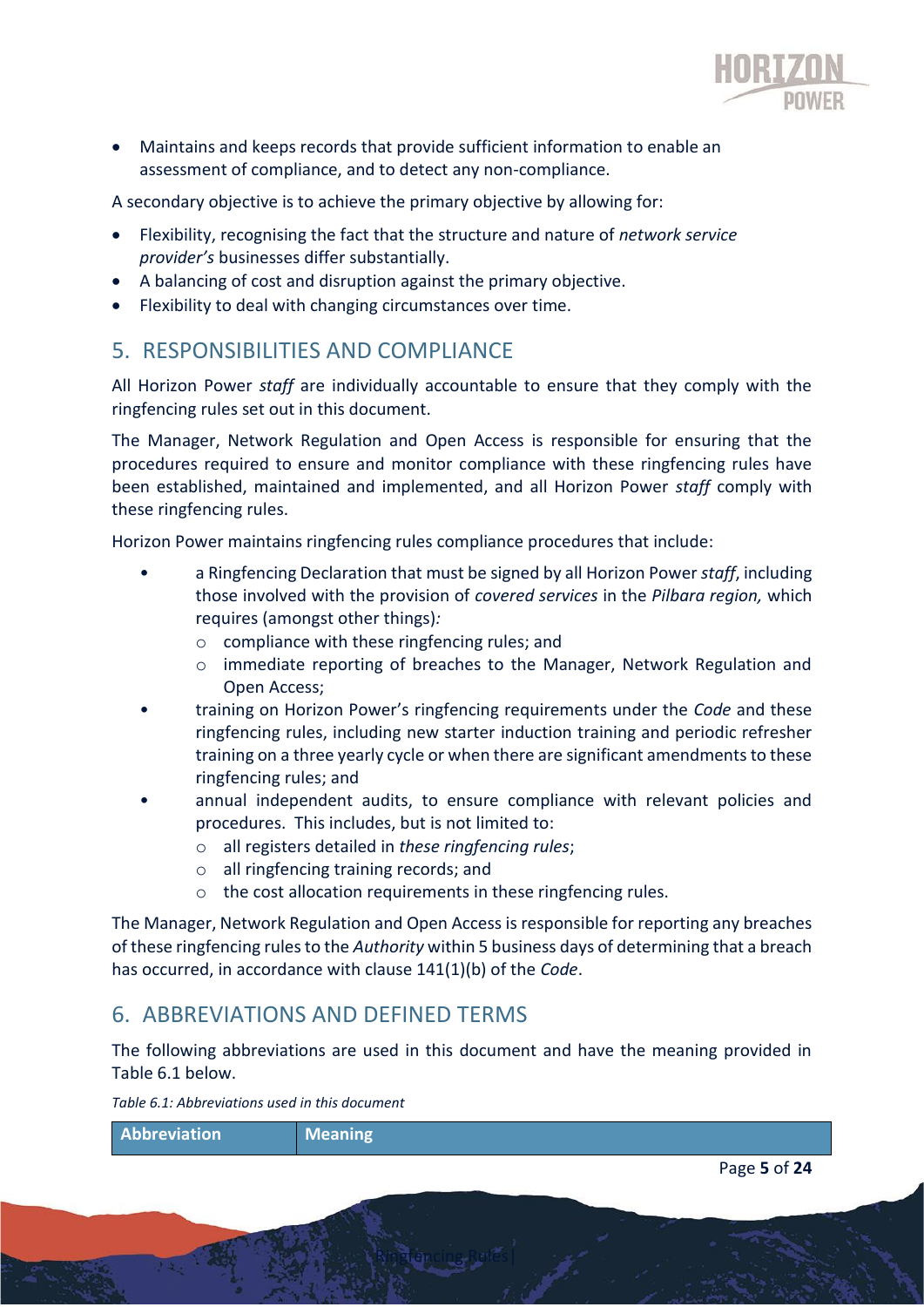

| <b>ENAC</b> | Electricity Networks Access Code 2004 |
|-------------|---------------------------------------|
| <b>HPCC</b> | <b>Horizon Power Control Centre</b>   |
| <b>ISO</b>  | Independent System Operator           |
| <b>NSP</b>  | Network Service Provider              |

The following defined terms are used in this document and have the meaning provided in [Table](#page-5-0) 6.2.

<span id="page-5-0"></span>*Table 6.2: Defined terms*

| <b>Defined term</b> | <b>Meaning</b>                                                                                                                                                                                                                                                                                                                                                                                                                                                                                                                              |
|---------------------|---------------------------------------------------------------------------------------------------------------------------------------------------------------------------------------------------------------------------------------------------------------------------------------------------------------------------------------------------------------------------------------------------------------------------------------------------------------------------------------------------------------------------------------------|
| <b>Act</b>          | the Electricity Industry Act 2004 (WA).                                                                                                                                                                                                                                                                                                                                                                                                                                                                                                     |
| <b>Associate</b>    | has the same meaning given to it in the Code.                                                                                                                                                                                                                                                                                                                                                                                                                                                                                               |
|                     | {As at 25 June 2021, the Code defines associate as, in relation to a<br>person and subject to section 129, has the meaning it would have<br>under Division 2 of Part 1.2 of the Corporations Act 2001 of the<br>Commonwealth if sections 13, 16(2) and 17 of that Act were<br>repealed, except that a person will not be considered to be an<br>associate of an NSP solely because that person proposes to enter,<br>or has entered, into a contract, arrangement or understanding<br>with the NSP for the provision of a covered service.} |
| associate           | has the same meaning given to it in the Code.                                                                                                                                                                                                                                                                                                                                                                                                                                                                                               |
| arrangement         | {As at 25 June 2021, the Code defines associate arrangement as, a<br>contract, arrangement or understanding by which an NSP provides,<br>or otherwise makes available, covered services to, or for the<br>benefit of, an associate and includes a deemed associate<br>arrangement.}                                                                                                                                                                                                                                                         |
| <b>Authority</b>    | has the same meaning given to it in the Code.                                                                                                                                                                                                                                                                                                                                                                                                                                                                                               |
|                     | {As at 25 June 2021, the Code defines Authority as the Economic<br>Regulation Authority established by the Economic Regulation<br>Authority Act 2003.}                                                                                                                                                                                                                                                                                                                                                                                      |
| Code                | the Pilbara Networks Access Code 2021 (WA).                                                                                                                                                                                                                                                                                                                                                                                                                                                                                                 |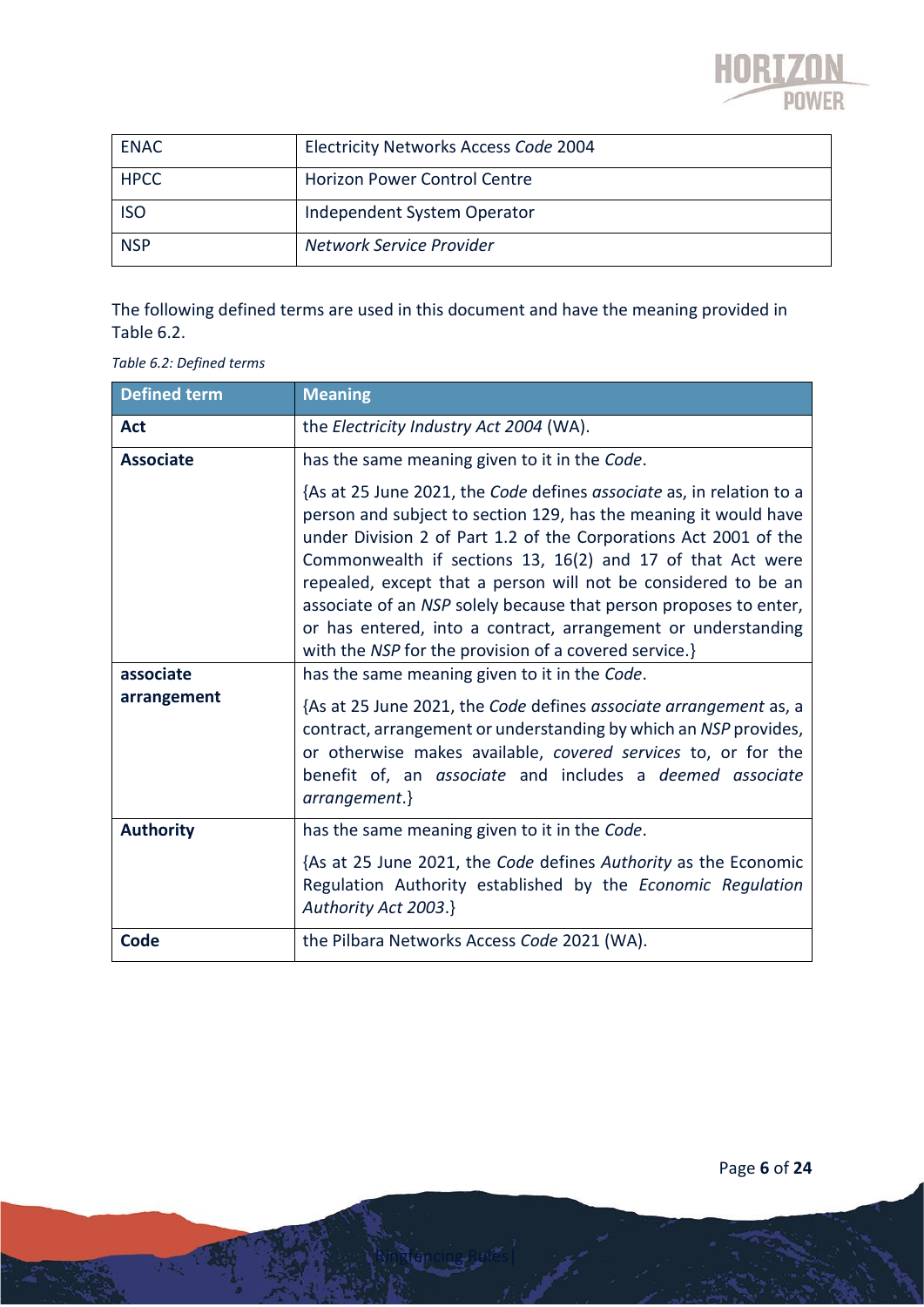

| <b>Defined term</b>   | <b>Meaning</b>                                                                                                                                                                                                                                                                                                                                                                                                                                                                                                                                                                                                                                                                                                            |
|-----------------------|---------------------------------------------------------------------------------------------------------------------------------------------------------------------------------------------------------------------------------------------------------------------------------------------------------------------------------------------------------------------------------------------------------------------------------------------------------------------------------------------------------------------------------------------------------------------------------------------------------------------------------------------------------------------------------------------------------------------------|
| commercially          | has the same meaning given to it in the Code.                                                                                                                                                                                                                                                                                                                                                                                                                                                                                                                                                                                                                                                                             |
| sensitive information | {As at 25 June 2021, the Code defines commercially sensitive<br>all confidential or commercially<br>information<br>sensitive<br>as<br>information in relation to, as applicable-                                                                                                                                                                                                                                                                                                                                                                                                                                                                                                                                          |
|                       | a) an <i>applicant</i> or <i>customer</i> which is developed by or comes<br>into the possession of an NSP including a network<br>business's present and future dealings with the applicant,<br>or customer, but excludes aggregated information that<br>does not relate to an identifiable applicant or customer; or<br>an NSP which comes into the possession of another NSP for<br>b)<br>the purposes of performing a function under the Pilbara<br>networks rules; or<br>an NSP which is developed by or comes into the possession<br>c)<br>of an applicant or customer, but excludes information<br>required by this Code to be published or aggregated<br>information that does not relate to the identifiable NSP.} |
| confidential          | has the same meaning given to it in the Code.                                                                                                                                                                                                                                                                                                                                                                                                                                                                                                                                                                                                                                                                             |
| information           | {As at 25 June 2021, the Code defines confidential information as,<br>subject to section 158, information that-                                                                                                                                                                                                                                                                                                                                                                                                                                                                                                                                                                                                           |
|                       | by its nature is confidential; or<br>(i)<br>(ii) is specified to be confidential by the discloser.}                                                                                                                                                                                                                                                                                                                                                                                                                                                                                                                                                                                                                       |
| connect               | has the same meaning given to it in the Code.                                                                                                                                                                                                                                                                                                                                                                                                                                                                                                                                                                                                                                                                             |
|                       | {As at 25 June 2021, the Code defines connect as to form a physical<br>link to or through a light regulation network.}                                                                                                                                                                                                                                                                                                                                                                                                                                                                                                                                                                                                    |
| contribution          | has the same meaning given to it in the Code.                                                                                                                                                                                                                                                                                                                                                                                                                                                                                                                                                                                                                                                                             |
|                       | {As at 25 June 2021, the Code defines contributions as a capital<br>contribution or a non-capital contribution.}                                                                                                                                                                                                                                                                                                                                                                                                                                                                                                                                                                                                          |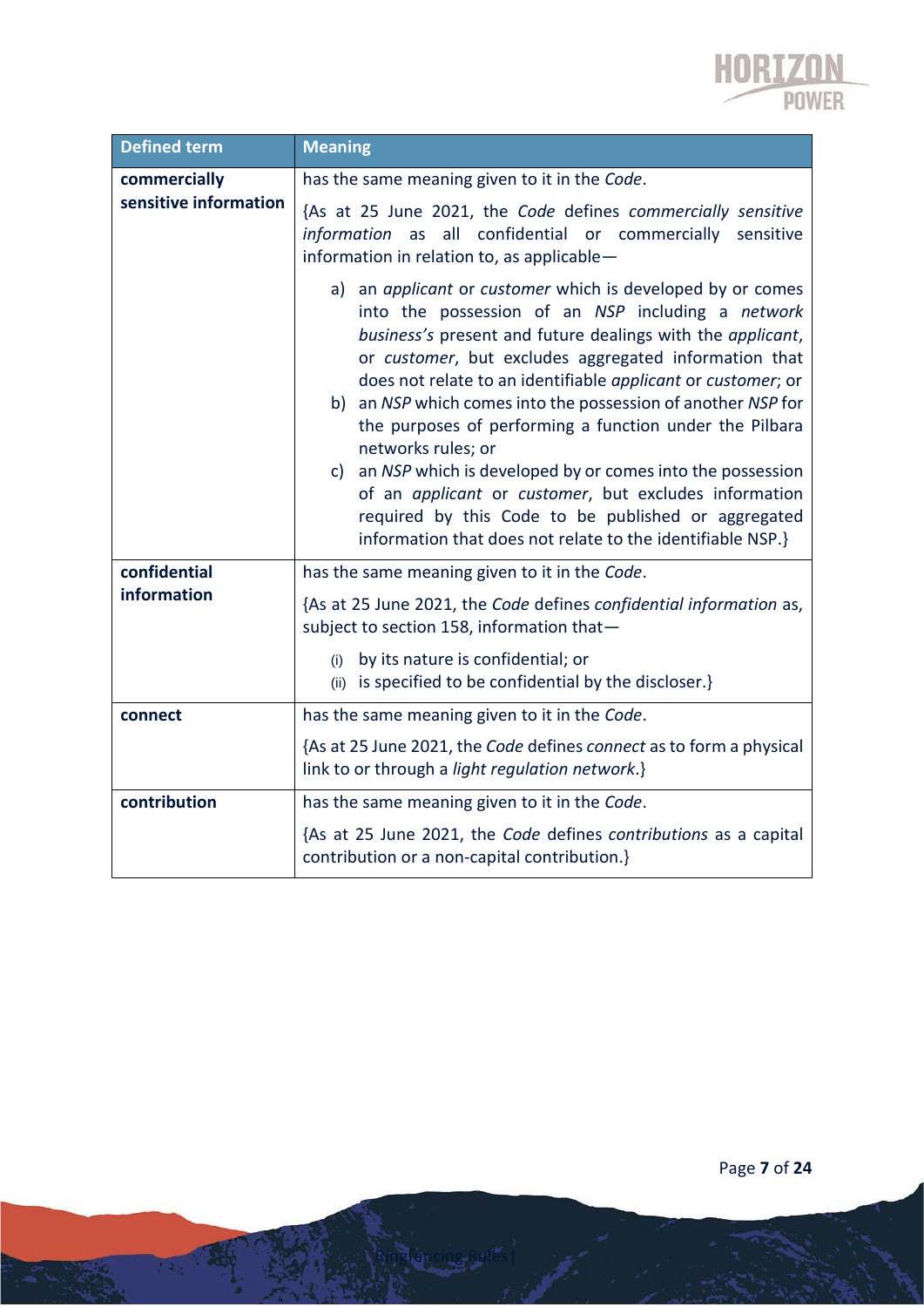

| <b>Defined term</b> | <b>Meaning</b>                                                                                                                                                                                                                                                                                                                                                                                                                                                                                                                                                                                                                                                                                                                                                                                                                                                                                                                                      |
|---------------------|-----------------------------------------------------------------------------------------------------------------------------------------------------------------------------------------------------------------------------------------------------------------------------------------------------------------------------------------------------------------------------------------------------------------------------------------------------------------------------------------------------------------------------------------------------------------------------------------------------------------------------------------------------------------------------------------------------------------------------------------------------------------------------------------------------------------------------------------------------------------------------------------------------------------------------------------------------|
| covered network     | has the same meaning given to it in section 3 of the Act.                                                                                                                                                                                                                                                                                                                                                                                                                                                                                                                                                                                                                                                                                                                                                                                                                                                                                           |
|                     | {As at 07 April 2020, the Act defines covered network as network<br>infrastructure facilities that -                                                                                                                                                                                                                                                                                                                                                                                                                                                                                                                                                                                                                                                                                                                                                                                                                                                |
|                     | (a) were covered by the Code [i.e. the ENAC] immediately<br>before the day on which the Electricity Industry<br>Amendment Act 2019 section 4(3) comes into operation<br>and that have not ceased to be a covered network; or<br>(b) the Minister has decided under the Code [i.e. the ENAC] are<br>to be a covered network and that have not ceased to be a<br>covered network; or<br>(c) are prescribed in the Pilbara Networks Access Code under<br>section 120B(a) to be a covered Pilbara network and that<br>have not ceased to be so prescribed; or<br>(d) a network service provider has opted, under the Pilbara<br>Networks Access Code, to be regulated under Part 8A and<br>that $-$<br>have not ceased to be so regulated under that code as<br>i.<br>a consequence of an option by the network service<br>provider for the facilities to cease to be so regulated;<br>or<br>have not otherwise ceased to be a covered network.}<br>ii. |
| covered Pilbara     | has the same meaning given to it section 3 of in the Act and for the                                                                                                                                                                                                                                                                                                                                                                                                                                                                                                                                                                                                                                                                                                                                                                                                                                                                                |
| network             | purposes of this document includes both a network and a right of<br>the NSP to use a network (to the extent of that right of use).                                                                                                                                                                                                                                                                                                                                                                                                                                                                                                                                                                                                                                                                                                                                                                                                                  |
|                     | {As at 07 April 2020, the Act defines covered Pilbara network as a<br>covered network that is located wholly or partly in the Pilbara<br>$region.\}$                                                                                                                                                                                                                                                                                                                                                                                                                                                                                                                                                                                                                                                                                                                                                                                                |
| covered service     | has the same meaning given to it in the Code.                                                                                                                                                                                                                                                                                                                                                                                                                                                                                                                                                                                                                                                                                                                                                                                                                                                                                                       |
|                     | {As at 25 June 2021, the Code defines covered service as a service<br>provided by means of a light regulation network, but does not<br>include an excluded service.}                                                                                                                                                                                                                                                                                                                                                                                                                                                                                                                                                                                                                                                                                                                                                                                |
| customer            | has the same meaning given to it in the Code.                                                                                                                                                                                                                                                                                                                                                                                                                                                                                                                                                                                                                                                                                                                                                                                                                                                                                                       |
|                     | {As at 25 June 2021, the Code defines customer as a-                                                                                                                                                                                                                                                                                                                                                                                                                                                                                                                                                                                                                                                                                                                                                                                                                                                                                                |
|                     | (a) user; or<br>(b) end-use customer in the end-use customer's capacity as<br>indirect customer for covered services.}                                                                                                                                                                                                                                                                                                                                                                                                                                                                                                                                                                                                                                                                                                                                                                                                                              |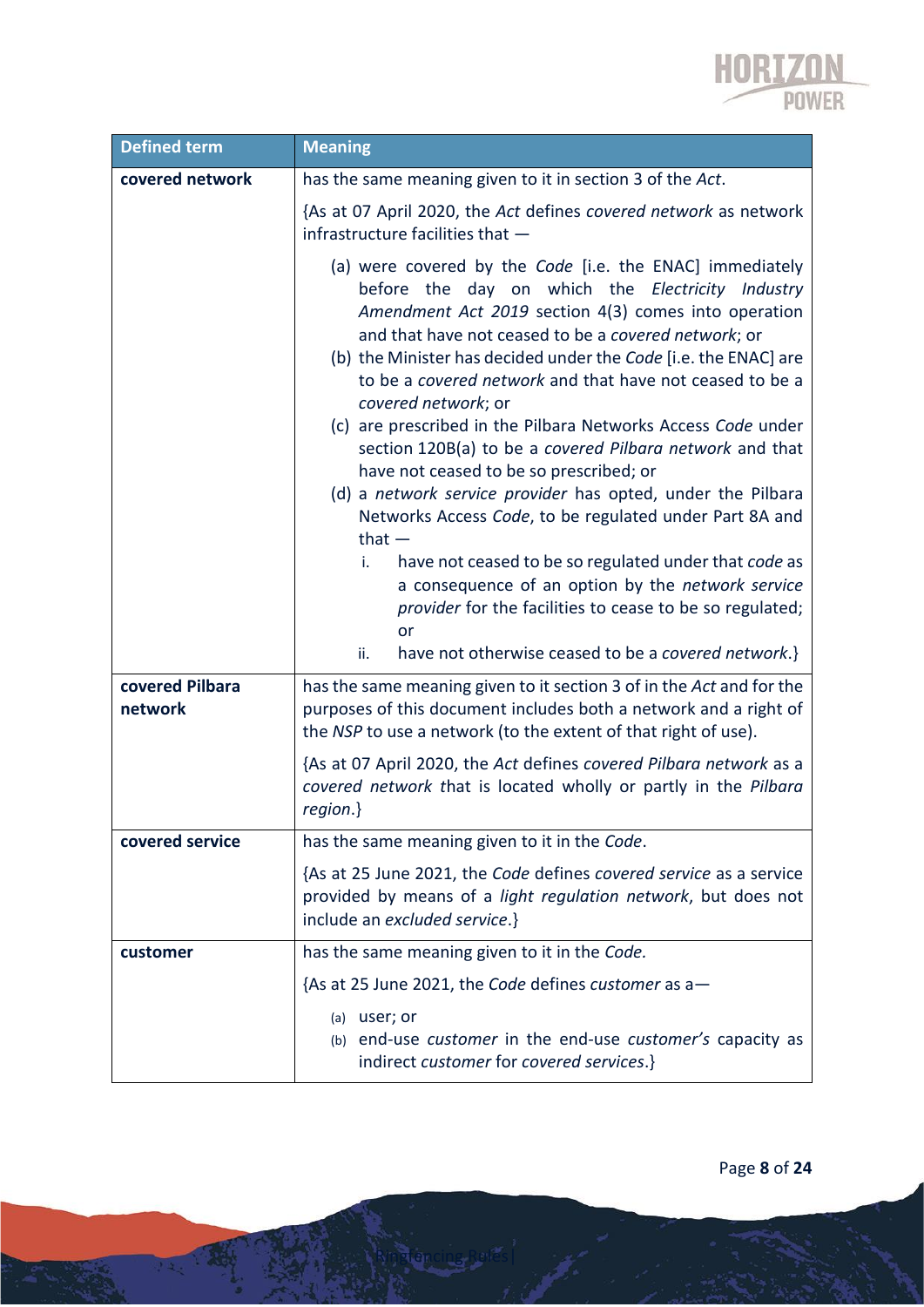

| <b>Defined term</b>                                               | <b>Meaning</b>                                                                                                                                                                                                                                                                                                                                                                                                                                                                                                                                               |
|-------------------------------------------------------------------|--------------------------------------------------------------------------------------------------------------------------------------------------------------------------------------------------------------------------------------------------------------------------------------------------------------------------------------------------------------------------------------------------------------------------------------------------------------------------------------------------------------------------------------------------------------|
| deemed associate                                                  | has the meaning given to it in the Code.                                                                                                                                                                                                                                                                                                                                                                                                                                                                                                                     |
| agreement                                                         | {As at 25 June 2021, the Code defines deemed associate agreement<br>as having the meaning in section 131 of the Code.}                                                                                                                                                                                                                                                                                                                                                                                                                                       |
| <b>Horizon</b><br><b>Power</b>                                    | has the same meaning given to it in the Code.                                                                                                                                                                                                                                                                                                                                                                                                                                                                                                                |
| coastal network                                                   | {As at 25 June 2021, the Code defines Horizon Power coastal<br>network as the network comprising-                                                                                                                                                                                                                                                                                                                                                                                                                                                            |
|                                                                   | (a) the network which became a covered network as a result of<br>the Minister's "final coverage decision" of 2 February 2018<br>under the Electricity Networks Access Code<br>any other network owned by Regional Power Corporation<br>(b)<br>and interconnected as at the code commencement date<br>with the <i>network</i> in paragraph (a); and<br>(c) any augmentation as at the code commencement date of a<br>network in paragraph (a) or (b); and<br>(d) any augmentation of the network which forms part of the<br>network under section 4(1).}      |
| <b>Horizon Power</b><br><b>Pilbara Network</b><br><b>Business</b> | a ringfenced business unit within Horizon Power responsible for<br>the Horizon Power coastal network, including those functions<br>carried out by Horizon Power for the purposes of providing<br>network services in the Horizon Power coastal network.                                                                                                                                                                                                                                                                                                      |
|                                                                   | Note: Horizon Power Pilbara Network Business is not a separate<br>legal entity and all contractual commitments will be executed in<br>the name of Horizon Power. Where the term Horizon Power Pilbara<br>Network Business is used, it means Horizon Power, acting in its<br>capacity as the owner and operator of the covered Pilbara network,<br>as distinct from Horizon Power acting in its capacity as a provider<br>of services to other regions or as a provider of non-regulated<br>services such as generation and retail within the Pilbara region. |
| <b>Information owner</b>                                          | has the same meaning given to it in the Code.                                                                                                                                                                                                                                                                                                                                                                                                                                                                                                                |
|                                                                   | {As at 25 June 2021, section 157 of the Code defines information<br>owner, for an element of confidential information, as the person<br>whose confidence would breached by the element's disclosure.}                                                                                                                                                                                                                                                                                                                                                        |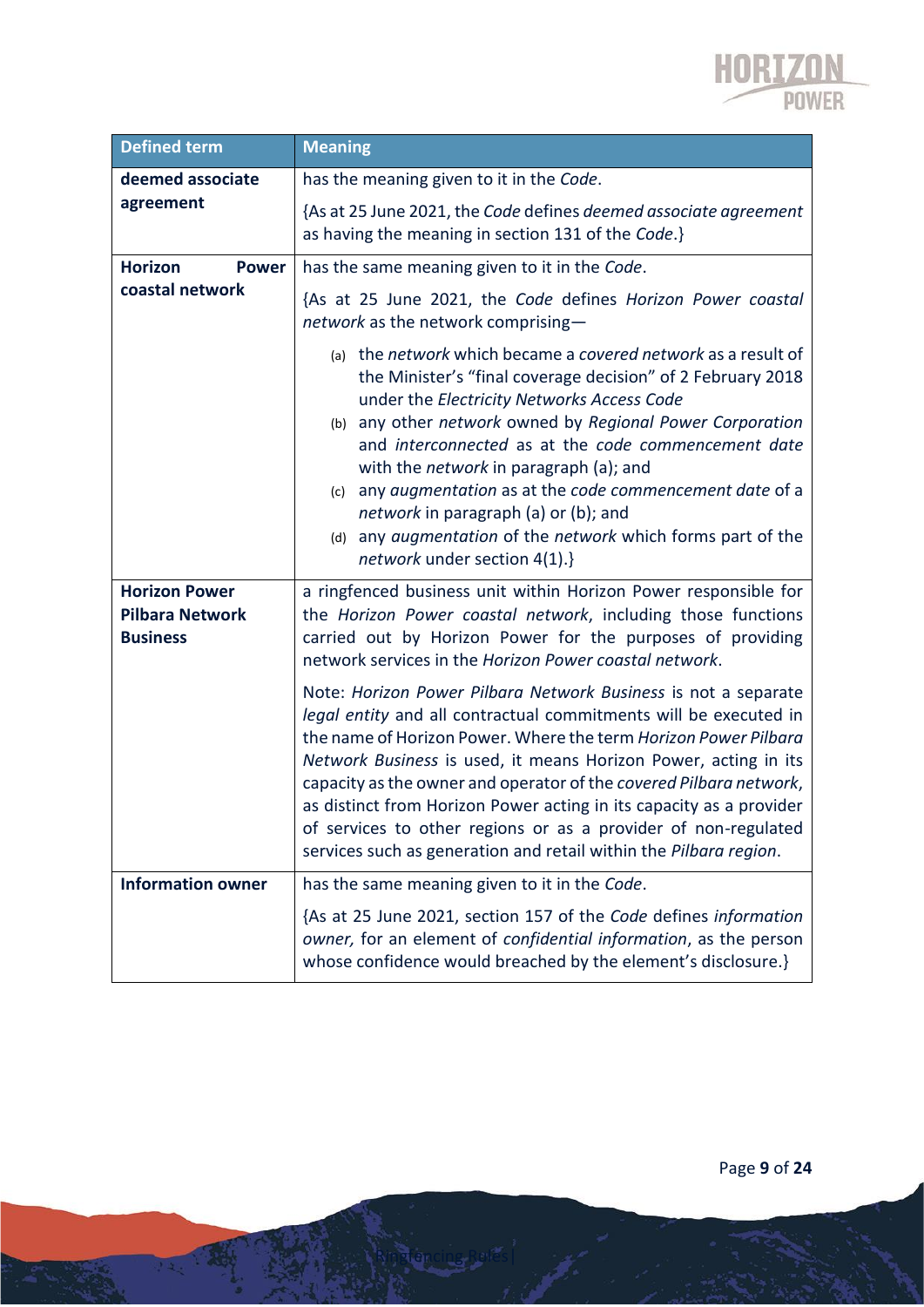

| <b>Defined term</b> | <b>Meaning</b>                                                                                                                                                                                                                                                                                                                                                                                          |
|---------------------|---------------------------------------------------------------------------------------------------------------------------------------------------------------------------------------------------------------------------------------------------------------------------------------------------------------------------------------------------------------------------------------------------------|
| Law                 | "written law" and "statutory instruments" as defined in the Code.                                                                                                                                                                                                                                                                                                                                       |
|                     | {As at 25 June 2021, the Code defines written law as-                                                                                                                                                                                                                                                                                                                                                   |
|                     | (a) all Western Australian Acts and all Western Australian<br>subsidiary legislation for the time being in force; and<br>(b) all Commonwealth Acts and all Commonwealth subsidiary<br>legislation for the time being in force, where the term<br>subsidiary legislation has the meaning given to it under the<br>Interpretation Act 1984, if "Commonwealth Act" were<br>substituted for "written law".} |
|                     | {As at 25 June 2021, the Code defines statutory instrument as all<br>relevant instruments made under a written law including all<br>directions, notices, orders and other instruments given or made<br>under a written law and includes, as existing from time to time-                                                                                                                                 |
|                     | (a) orders made under section 8 of the Act; and<br>(b) licences granted, renewed or transferred under section 19<br>of the Act; and<br>(c) standard from contracts approved under section 51 of the<br>Act; and                                                                                                                                                                                         |
|                     | (d) orders made under section 181(3) of the Electricity<br>Corporations Act 2005; and<br>(e) approved policies as defined in section 60 of the Act; and<br>$(f)$ last resort supply plans approved under section 73 of the<br>Act as amended under sections 74 and 75 of the Act; and<br>(g) the Pilbara networks rules; and<br>(h) this Code.}                                                         |
| legal entity        | natural person, a body corporate (including a statutory<br>a<br>corporation or public authority), a partnership, or a trustee of a<br>trust, but excludes staff in their capacity as such.                                                                                                                                                                                                              |
| network business    | has the same meaning given to it in the Code.                                                                                                                                                                                                                                                                                                                                                           |
|                     | {As at 25 June 2021, the Code defines network business as the part<br>of an NSP's business and functions which are responsible for the<br>operation and maintenance of a light regulation network and the<br>provision of covered services by means of the light regulation<br>network.}                                                                                                                |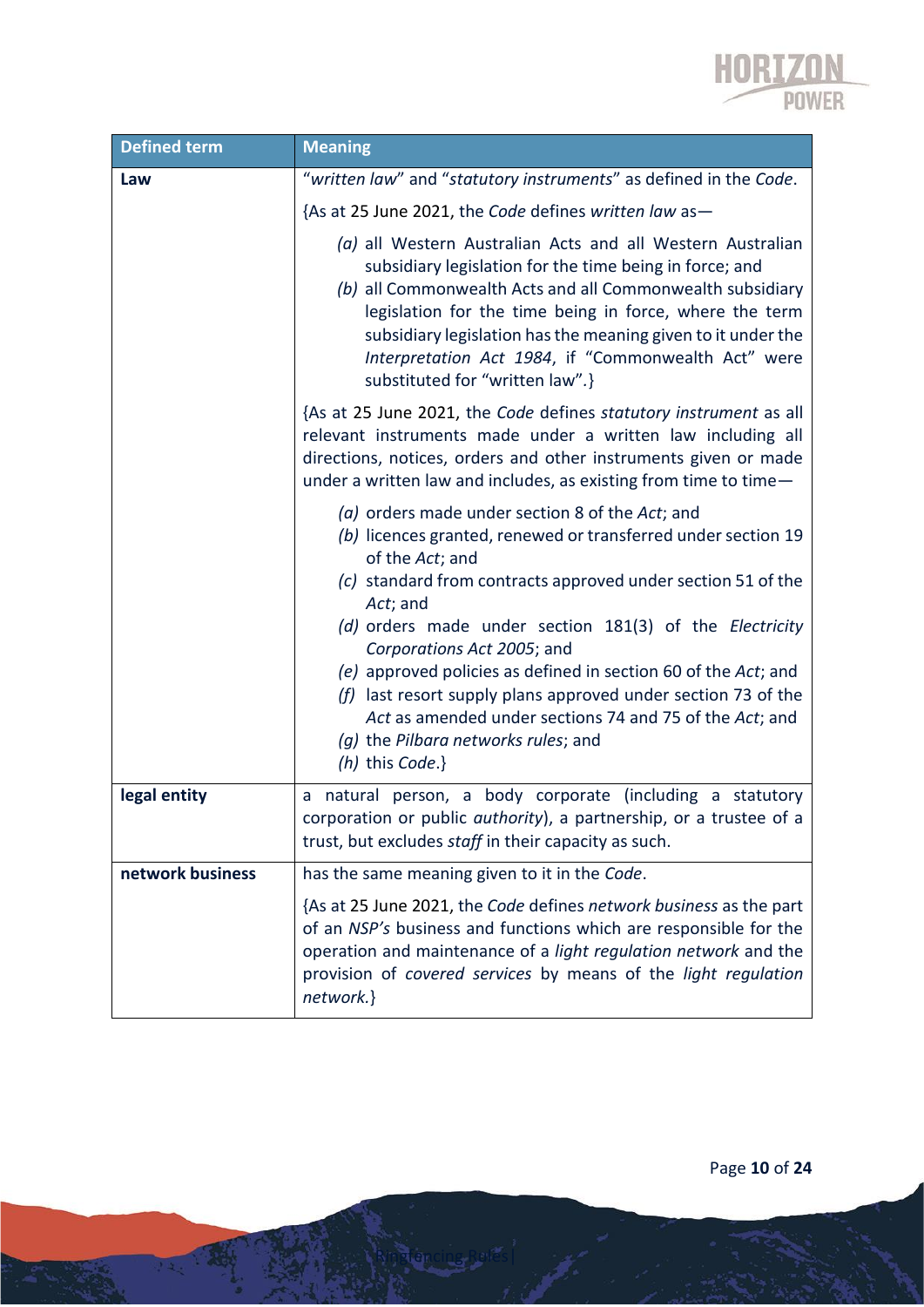

| <b>Defined term</b>         | <b>Meaning</b>                                                                                                                                                                                                                                                                                                                            |
|-----------------------------|-------------------------------------------------------------------------------------------------------------------------------------------------------------------------------------------------------------------------------------------------------------------------------------------------------------------------------------------|
| network service<br>provider | has the meaning given to 'Pilbara network service provider' in the<br>Act.                                                                                                                                                                                                                                                                |
|                             | {As at 07 April 2020, section 120 of the Act defines 'Pilbara network<br>service provider' as a person who -                                                                                                                                                                                                                              |
|                             | (a) owns, controls or operates a Pilbara network or any part of<br>a Pilbara network; or<br>(b) proposes to own, control or operate a Pilbara network or<br>any part of a Pilbara network.}                                                                                                                                               |
| new pricing period          | has the same meaning given to it in the Code.                                                                                                                                                                                                                                                                                             |
|                             | {As at 25 June 2021, the Code defines new pricing period, in respect<br>of the start of a pricing period, as the pricing period which is<br>commencing. }                                                                                                                                                                                 |
| officer                     | in relation to a legal entity:                                                                                                                                                                                                                                                                                                            |
|                             | a director or company secretary of the <i>legal entity</i> ;<br>a)<br>a person who makes, or participates in making, decisions<br>b)<br>that affect the whole, or a substantial part, of the business<br>of the legal entity; or<br>a person who has the capacity to affect significantly the<br>C)<br>legal entity's financial standing. |
| other business              | has the same meaning given to it in the Code.                                                                                                                                                                                                                                                                                             |
|                             | {As at 25 June 2021, the Code defines other business as the part or<br>parts of an NSP's business which are not the network business, and<br>includes any part or parts of the NSP's business and functions<br>which acquire covered services from the network business.}                                                                 |
| Pilbara network             | has the same meaning given to it in the Act.                                                                                                                                                                                                                                                                                              |
|                             | {Note: At at 07 April 2020, section 3 of the Act defines Pilbara<br>network as the network infrastructure facilities that are located<br>wholly or partly in the Pilbara region.}                                                                                                                                                         |
| Pilbara networks<br>rules   | has the meaning given in the Act.                                                                                                                                                                                                                                                                                                         |
| Pilbara regime              | has the same meaning given to it in section 157 of the Code.                                                                                                                                                                                                                                                                              |
|                             | {As at 25 June 2021, the Code defines Pilbara regime as Parts 8A<br>and 9B of the Act, Parts 8 and 10 of the Act applying in respect of<br>a Pilbara network, this Code, and the Pilbara networks rules.}                                                                                                                                 |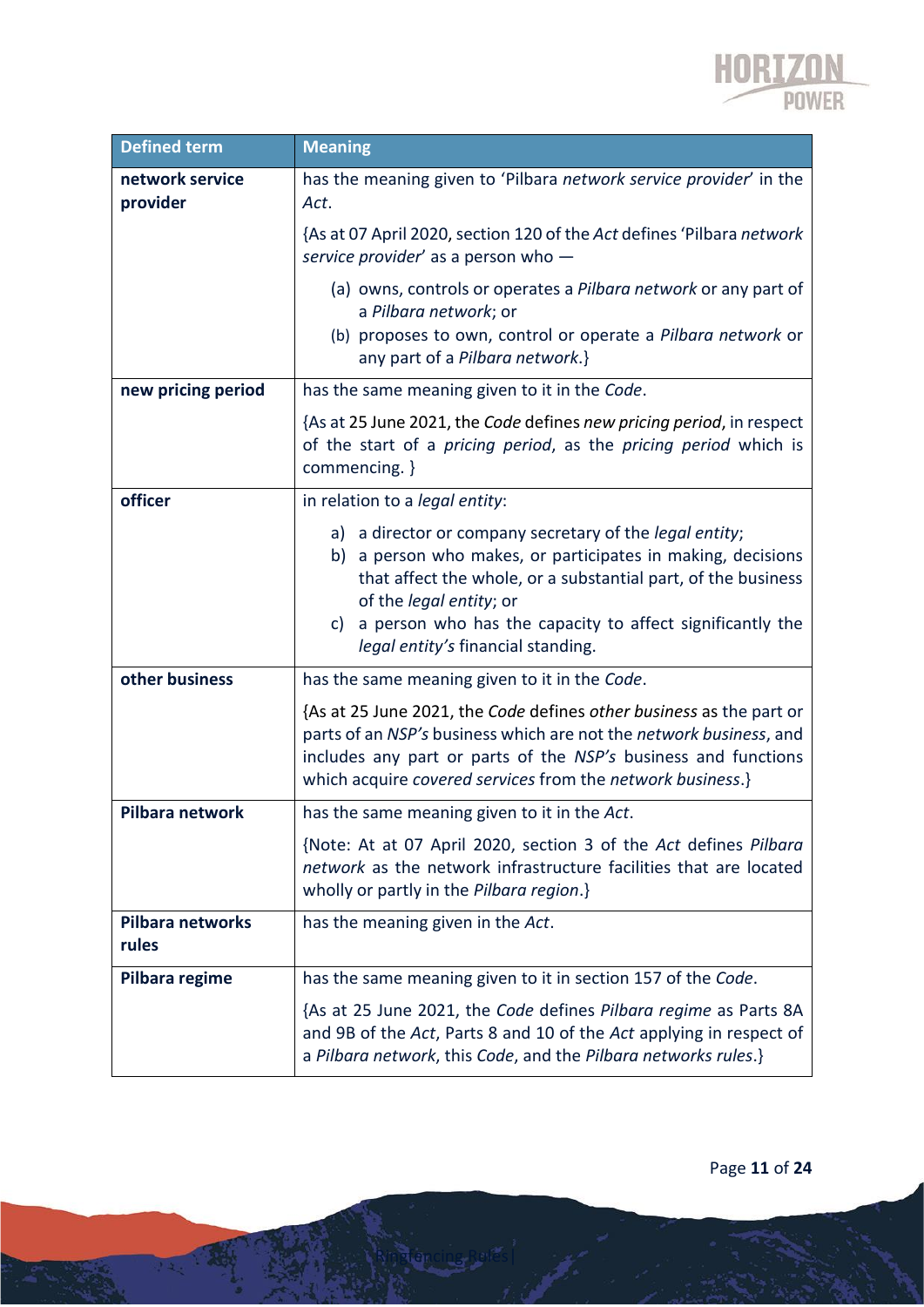

| <b>Defined term</b>             | <b>Meaning</b>                                                                                                                                                                                                                                                                                                    |
|---------------------------------|-------------------------------------------------------------------------------------------------------------------------------------------------------------------------------------------------------------------------------------------------------------------------------------------------------------------|
| <b>Pilbara region</b>           | has the same meaning given to it in the Act.                                                                                                                                                                                                                                                                      |
|                                 | {As at 07 April 2020, the Act defines Pilbara region as the Pilbara<br>region defined in the Regional Development Commissions Act 1993<br>Schedule 1.}                                                                                                                                                            |
| pricing period                  | has the same meaning given to it in the Code.                                                                                                                                                                                                                                                                     |
|                                 | {As at 25 June 2021, the Code defines pricing period as the defined<br>future period, which must not be more than 5 years, for which a<br>services and pricing policy is applicable.}                                                                                                                             |
| related market                  | has the same meaning given to it in the Code.                                                                                                                                                                                                                                                                     |
|                                 | {As at 25 June 2021, the Code defines related market as the market<br>in which a related business of an NSP, or an associate of an NSP,<br>participates.}                                                                                                                                                         |
| ringfencing                     | has the same meaning given to it in the Code.                                                                                                                                                                                                                                                                     |
| commencement date               | {As at 25 June 2021, the Code defines ringfencing commencement<br>date as the date ringfencing rules are expressed to take effect in<br>accordance with section 133(2).}                                                                                                                                          |
| <b>South West</b>               | has the same meaning given to it in the Act.                                                                                                                                                                                                                                                                      |
| Interconnected<br><b>System</b> | As at 07 April 2020, the Act defines South West Interconnected<br>System as the interconnected transmission and distribution<br>systems, generating works and associated works -                                                                                                                                  |
|                                 | (a) located in the South West of the State and extending<br>generally between Kalbarri, Albany and Kalgoorlie; and<br>(b) into which electricity is supplied by-<br>one or more of the electricity generation plants at<br>i.<br>Kwinana, Muja, Collie and Pinjar; or<br>any prescribed generation plant.}<br>ii. |
| <b>Staff</b>                    | An employee of Horizon Power or a contractor Type A or<br>contractor Type B of Horizon Power.                                                                                                                                                                                                                     |
| target revenue                  | has the same meaning given to it in the Code.                                                                                                                                                                                                                                                                     |
|                                 | {As at 25 June 2021, the Code defines target revenue as for a light<br>regulation network for a pricing period, means as determined in<br>accordance with sections 47 to 60.}                                                                                                                                     |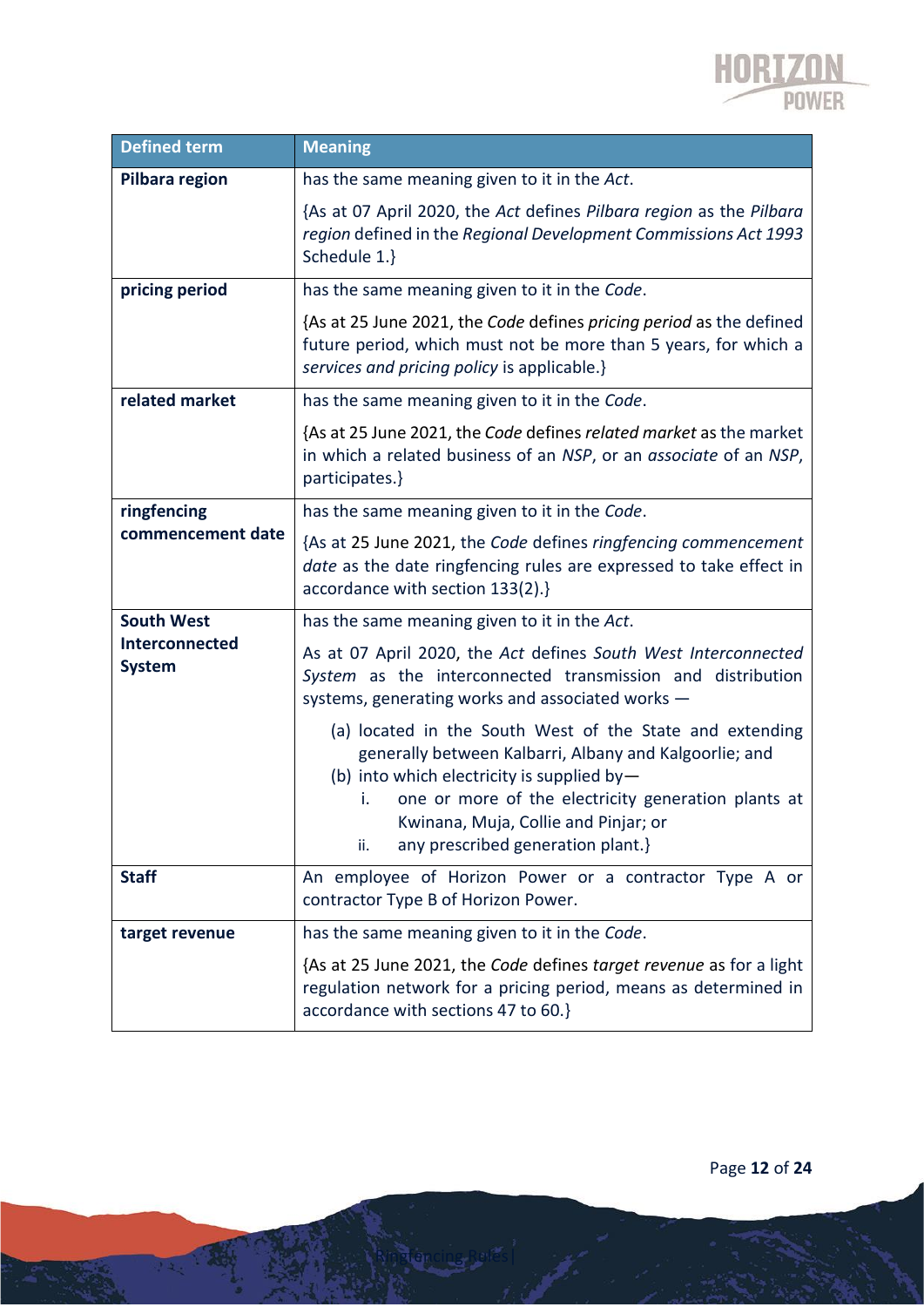

# <span id="page-12-0"></span>7. ASSOCIATE ARRANGEMENTS

Horizon Power is an integrated service provider providing the following services (or functions):

- generation
- network (distribution and transmission)
- retail.

It provides services in the following regions (or locations):

- Pilbara East Pilbara and West Pilbara
- other locations in regional Western Australia Esperance, East Kimberley, West Kimberley, and Mid West.

For the purposes of these ringfencing rules, the services are categorised as follows:

- *network business* –network services provided by the *Horizon Power coastal network*
- *other business*:
	- o contestable services in the *Pilbara region*, i.e. generation and retail services (subject to contestability threshold)
	- o unregulated services in the *Pilbara region*, i.e. generation and retail services (below the contestability threshold), and services procured by the Pilbara Independent System Operator for the *Pilbara region*
	- o unregulated services in regional Western Australia, excluding the *Pilbara region*.

In accordance with section 131 of the *Code*, there is a deemed associate arrangement between the *Horizon Power Pilbara Network Business* and those parts of Horizon Power that provide or market contestable services in the Pilbara region, which *the Horizon Power Pilbara Network Business* provides covered services to.

# <span id="page-12-1"></span>8. PREVENTION OF CROSS SUBSIDIES

This section sets out the ringfencing measures required under section 134(1)(b) of the *Code*  to allocate costs between the *network business* and any *associate* or *other business* of the *network service provider* in a manner which avoids the charges being paid by users of the *network business* incorporating costs or charges associated with an *associate* or *other business* of the *network service provider*.

#### 8.1 Allocation or attribution of costs and revenue between the *network business* and *other business*

Horizon Power's cost and revenue items are allocated or attributed to locations, functions, and where required, categories of service in accordance with the following principles:

Ringfencing Rules|

1. Any costs that are directly attributable to the *network business* or to an *other business* are allocated accordingly.

Page **13** of **24**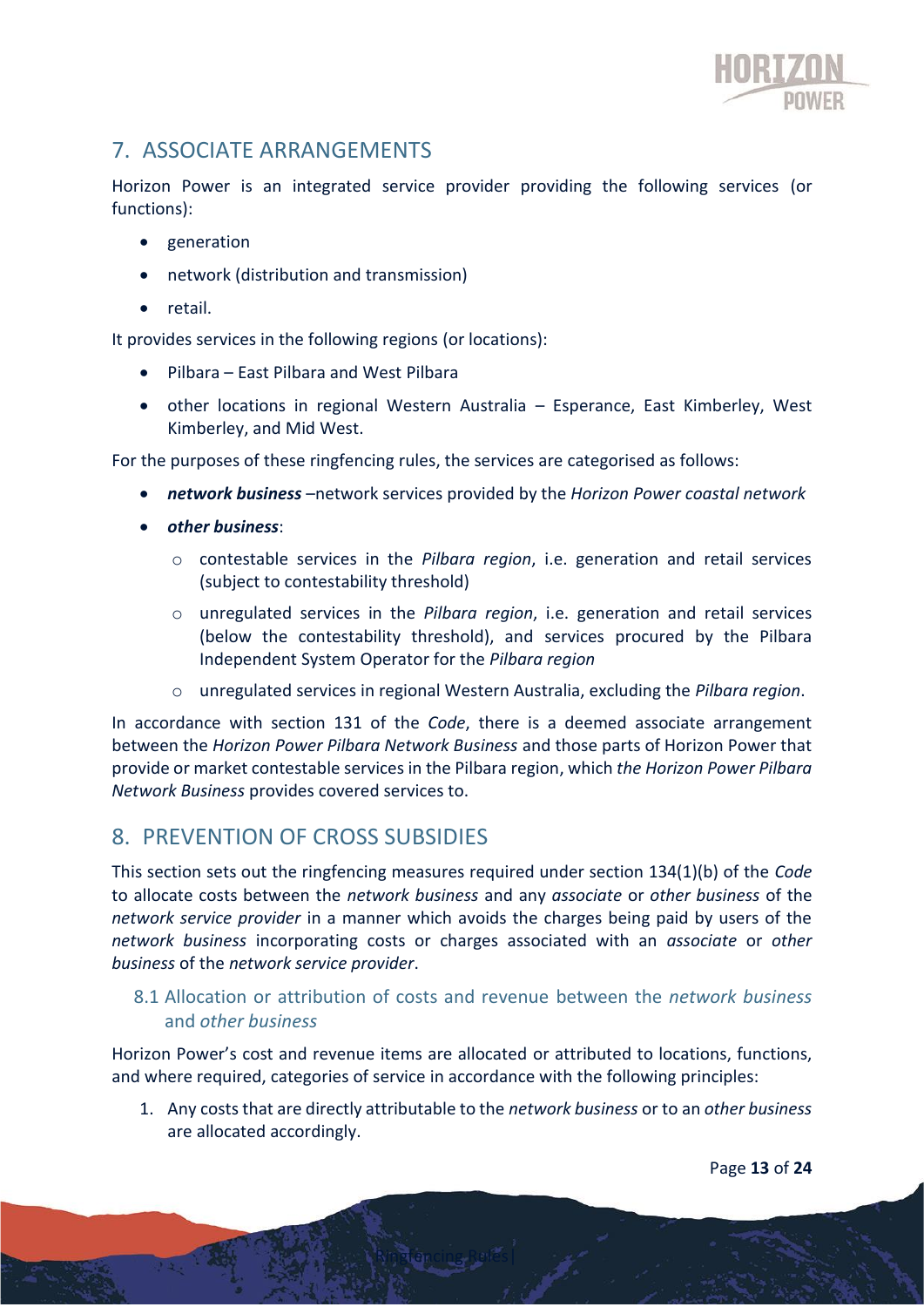

- 2. Any costs that are not directly attributable are allocated to the *network business* in accordance with an appropriate allocator, which:
	- (a) unless unable to be delivered without undue cost or effort or the cost is immaterial, is causation based, and
	- (b) otherwise reflects a reasonable and well-accepted allocation approach.
- 3. Revenue received by the *Horizon Power Pilbara Network Business* from the provision of goods and services to an *Associate* or deemed associate is separately identified in the *Horizon Power Pilbara Network Business* accounts.
- 4. Expenditure by the *Horizon Power Pilbara Network Business* on the provision of goods or services by an *Associate* or deemed associate is separately identified in the *Horizon Power Pilbara Network Business* accounts.

In support of the above, Horizon Power commits to the following principles:

- 1. A cost or revenue item will not be attributed and/or allocated more than once.
- 2. A direct cost or revenue item will only be attributed to one location, function and, as appropriate, category of service.
- 3. An indirect cost or revenue item will only be allocated once between locations, functions and, as required, categories of service.
- 4. The same cost or revenue item will not be treated as both a direct and an indirect cost or revenue item.
- 5. The same cost will only be recovered once through tariffs and fees.
- 6. Unregulated costs will be allocated to the unregulated business segments and will be ringfenced from the recovery of costs through regulated services.
- 7. The allocation of a cost or revenue item will be determined by the substance of the transaction or event rather than the legal form.
- 8. An avoided cost allocation method (or any other method of allocation not specifically referred to within these rules) is not currently applied to allocate cost or revenue items.
- 8.1.1 Attribution of costs and revenue

The costs and revenue that are directly attributed include the following:

- **direct costs**, e.g. labour, material and services associated with operational and capital works undertaken to meet the needs of the network in terms of public safety, operating risks, regulatory compliance, capacity expansion, maintaining service standards and the reliability needs of customers
- **direct revenue**, e.g. *target revenue*, *contributions* and unregulated revenue.

Ringfencing Rules|

These cost and revenue items are directly identified and attributed to a location, function and, where required, category of service via the account codes of the underlying transactions

Page **14** of **24**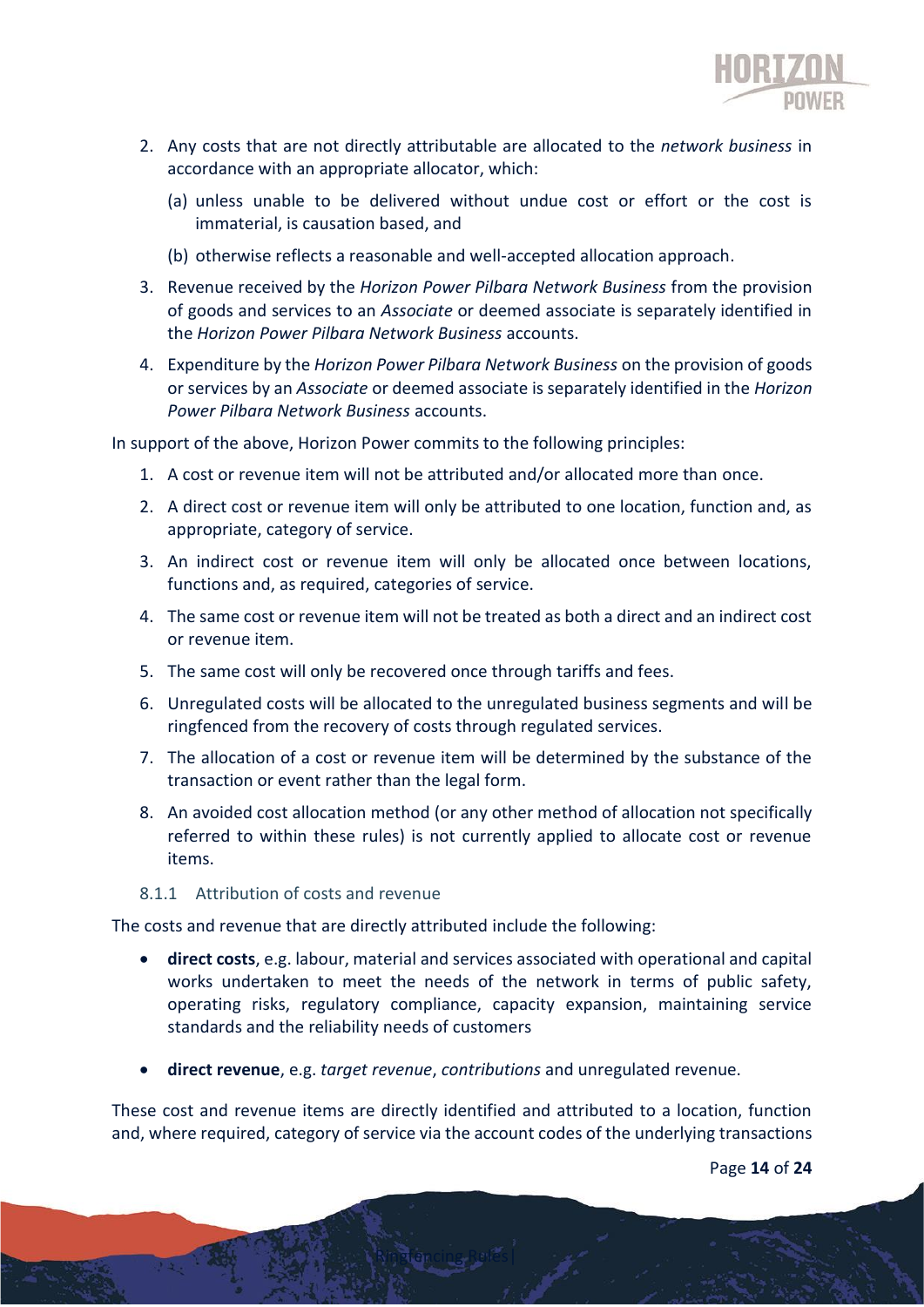

(typically booked via a project and/or work order). The costs and revenue items that are directly attributable to the *network business* provide a true and fair view of costs and revenue that relate to the *network business*.

#### 8.1.2 Allocation of costs and revenue

The costs and revenue transactions that cannot be directly attributed to a particular location and/or function and/or category of service (the indirect items) are allocated. Horizon Power's indirect items include the following:

- operations shared costs
- system control and dispatch shared costs
- corporate shared costs
- indirect revenue, e.g. interest received.

These cost and revenue items are identified via the account codes of the underlying transactions (typically booked via a project and/or work order).

Shared cost and revenue items are allocated using the method that most appropriately reflects the causal correlation of the underlying transaction, as discussed in the following sections, to provide a true and fair view as to the costs and revenue that relate to the *network business*. The application of these methodologies determine the percentage of each cost and revenue item that is allocated to the *network business*.

Horizon Power will maintain a *Cost Allocation Methodology* that is consistent with these ringfencing rules and provides a more detailed list of Horizon Power's shared cost and revenue items, and the allocation method applied.

#### 8.1.3 Operations shared costs (allocation method)

Horizon Power's operations shared costs cannot be directly attributed to specific services, e.g. training, travel and non-timesheet labour. Instead, these costs are identified in a 'shared cost pool' and allocated across the works program using Horizon Power's three step 'indirect cost allocation method' that most appropriately reflects the causal correlation of the underlying transaction.

The three step cost allocation process allocates the costs to the:

- location e.g. West Pilbara, then
- function e.g. distribution services, then
- where required, category of service e.g. unregulated distribution service or cost pool for revenue and pricing purposes e.g. distribution LV.

The most common causal correlation methods are as follows:

1. **Direct costs**: shared costs are allocated based on direct costs when the underlying transaction has a causal correlation to other costs incurred, e.g. costs related to a

Ringfencing Rules|

Page **15** of **24**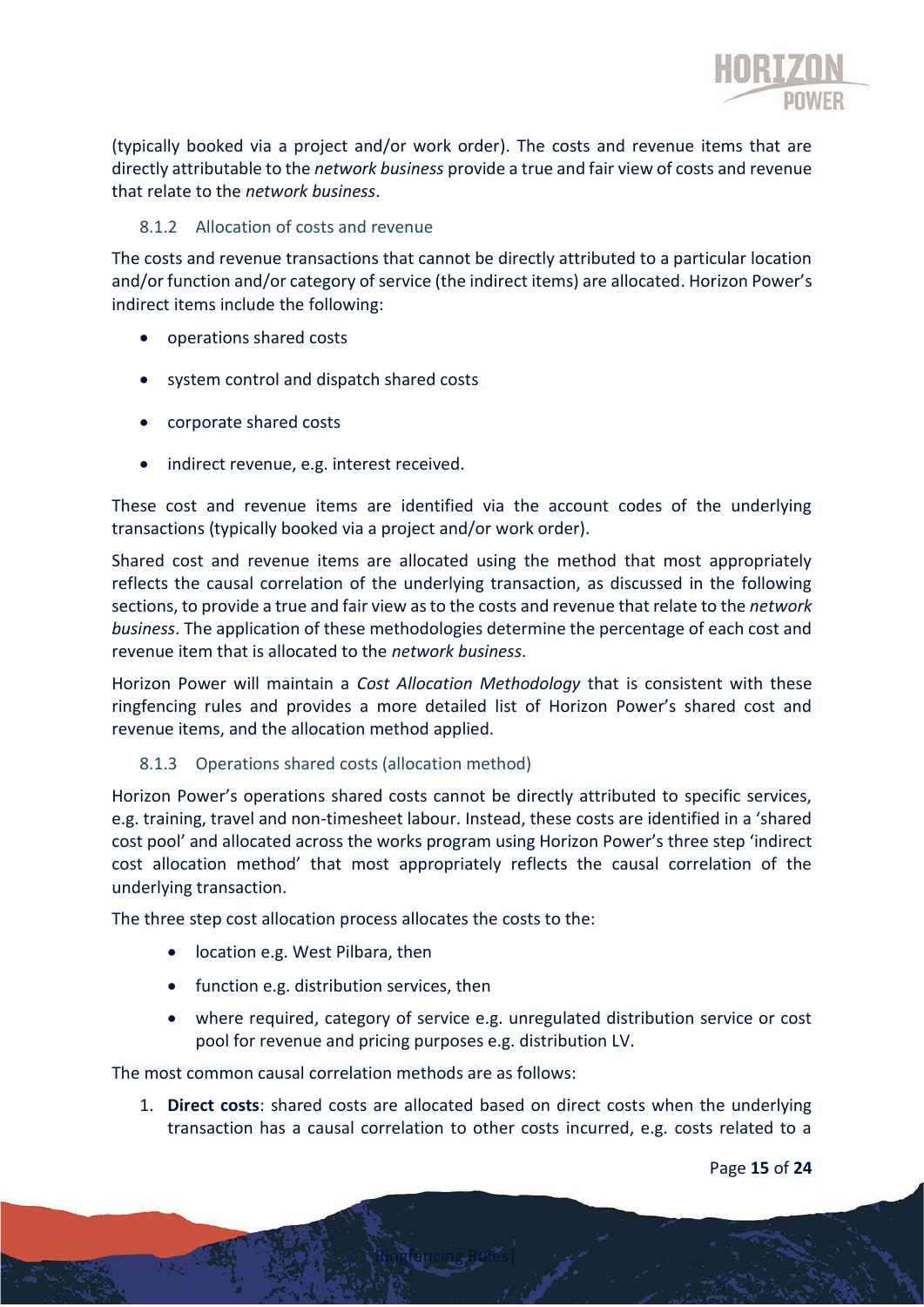

management role. The direct cost is determined by the ratio of the direct costs in the business segment to the total value of the direct costs that are relevant to the allocation of costs.

- 2. **Asset value**: allocation on an asset value basis is applied when the underlying transaction has a causal correlation to Horizon Power's principal service of building, maintaining and operating assets, e.g. asset services management. Asset value is determined by the ratios of the asset value in the business segment to the total value of some or all of Horizon Power's assets, depending on which assets are relevant to the allocation of costs. For example, the value of retail assets is not relevant to the allocation of costs that relate to generation and network services.
- 3. **Energy consumption** is applied when the underlying transaction has a causal correlation to the consumption of energy e.g. energy trading. It is commonly used to allocate costs to a particular location. Energy consumption is determined by the ratio of the energy consumed in a town to the total value of energy consumed across the whole or part of Horizon Power's operating region, depending on which locations are relevant to the allocation of costs. For example, some services are not provided in the *Pilbara region*.
- 4. **Full time staff equivalents (FTE)**: allocation on an FTE basis is applied when the underlying transaction has a causal correlation to the consumption of staff/labour, e.g. property and facilities, and fleet. FTE is determined by the ratio of FTE within a specific business segment to the total of some or all FTEs, depending on which FTEs are relevant to the allocation of costs.
- 5. **Customer numbers**: allocation on a customer number basis is applied when the underlying transaction has a causal correlation to the number of customers, e.g. metering. Customer numbers are determined by the ratio of the number of customers within a specific business segment to the total number of customers.
- 6. **Corporate three factor method**: allocation using the corporate three factor method is applied when there is no causal correlation between the underlying transaction and the consumption of staff/labour or the service of building, maintaining and operating assets, e.g. commercial support. The corporate three factor method for allocating costs and revenue to a location is an equal weighting of asset value, revenue and FTEs (locational corporate 3-factor), and then allocating costs and revenue to a function is an equal weighting of asset value, a fixed component and FTEs (functional corporate 3-factor). As appropriate, the corporate three factor method may allocate costs and revenues across some or all locations and across some or all functions.

#### 8.1.4 System control and dispatch shared costs (causal correlation)

System control and dispatch shared costs include costs for:

- network operations in the *Pilbara region*
- system and network operations in regional Western Australia, excluding the *Pilbara region*
- services procured by the Pilbara Independent System Operator for the *Pilbara region*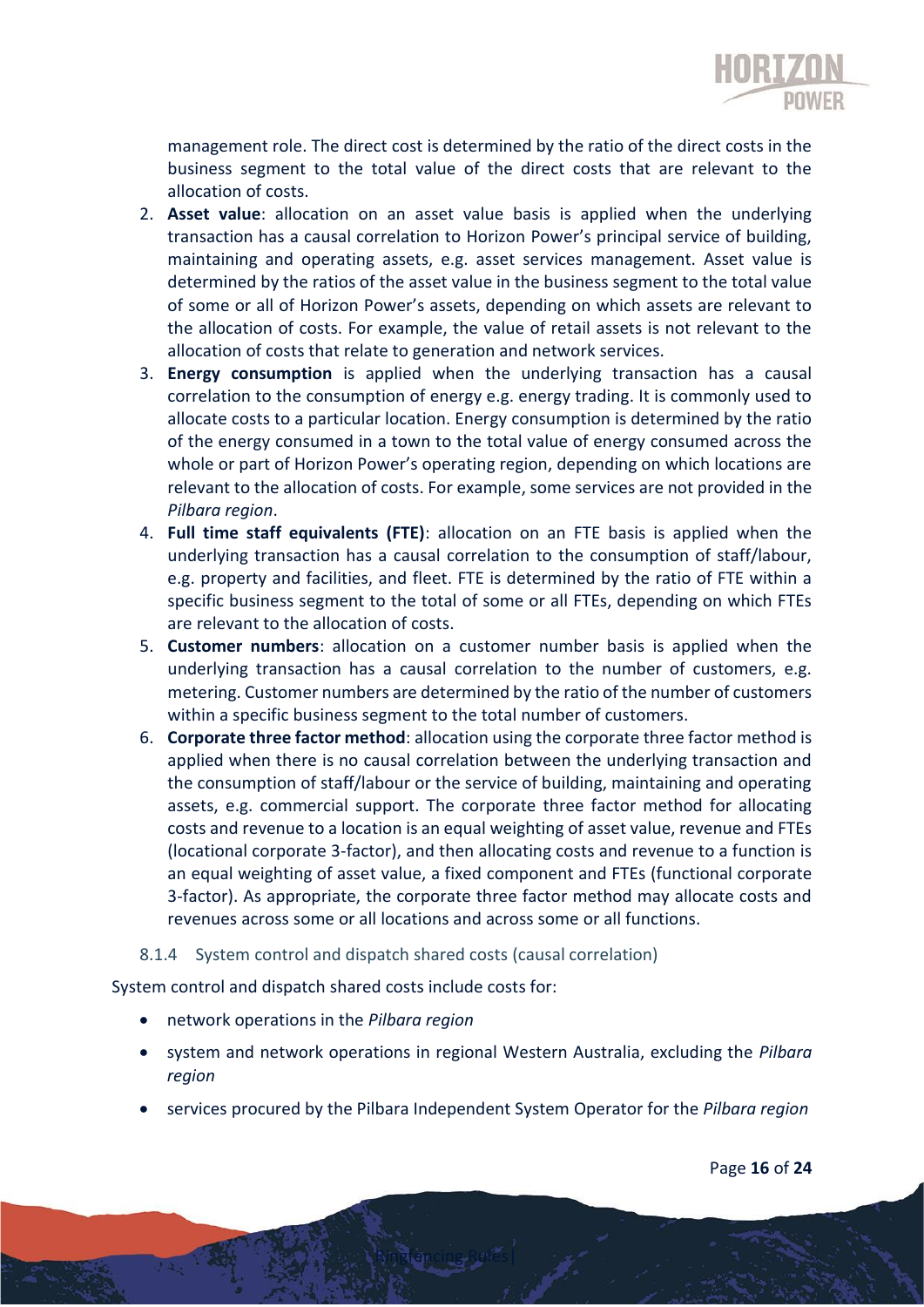

• generation dispatch functions for Horizon Power's retail business in the *Pilbara region*.

A detailed activity based costing exercise will be undertaken on a periodic basis to determine the most appropriate allocation of costs to each of these functions. As a minimum, it will be updated prior to the commencement of each *pricing period* to inform the *target revenue* for that *pricing period*.

#### 8.1.5 Corporate shared costs (causal correlation)

Horizon Power's corporate shared costs include common or shared functions that support all parts of the business, but that are not directly attributed or indirectly allocated to specific functions within the works program, e.g. Finance, Technology, Human Resources and General Counsel.

Horizon Power allocates corporate shared costs to the business segments using the method that most appropriately reflects the causal correlation of the underlying transaction. The most common causal correlation methods are the Full time staff equivalents (FTE), Asset value and Corporate three factor methods set out above.

#### 8.1.6 Indirect revenue (causal correlation)

Horizon Power's indirect revenue includes:

- proceeds from the disposal of network planning and operations and corporate-related fixed assets, e.g. information and communication technology
- other income, e.g. interest and discounts received.

Horizon Power allocates indirect revenue to the business segment using the method that most appropriately reflects the causal correlation of the underlying transaction.

#### 8.2 Attribution or allocation of assets and liabilities between the network business and other businesses

Horizon Power's inception-to-date assets and liabilities are allocated to business services and segments based on the substance (and not the legal form) of the underlying transactions. This is typically identified via the correlating cost or revenue items and attributed/allocated accordingly.

Consistent with this, assets and liabilities that cannot be directly attributed to business services and/or segments are allocated using the method that most appropriately reflects the causal correlation of the underlying transaction.

Horizon Power will maintain a Cost Allocation Methodology that is consistent with these ringfencing rules and provides a more detailed list of assets and liabilities, and the allocation method applied.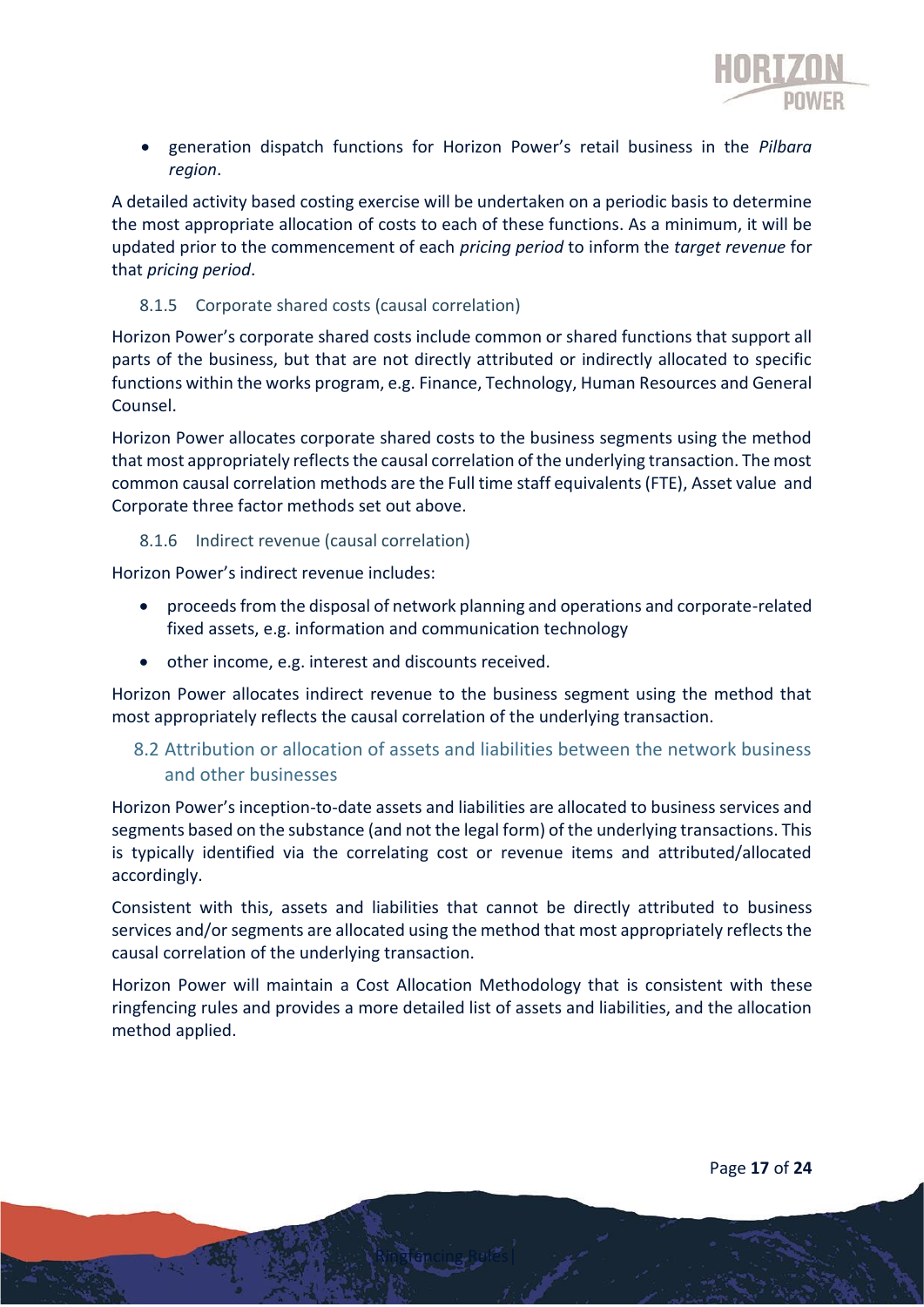

# <span id="page-17-0"></span>9. COMPETITION PROTECTION MEASURES

#### 9.1 Obligation to not discriminate

This section sets out the ringfencing measures required under section 134(1)(c) of the *Code* to ameliorate the potential for discriminatory treatment in favour of an *associate* or *other business* of the NSP as compared to competitors in a *related market*, or against such competitors, whether the treatment occurs through operational decision making, contracting or otherwise.

In providing *covered network* services, the *Horizon Power Pilbara Network Business* will not discriminate (either directly or indirectly) between those parts of the Horizon Power business that provide or market contestable generation or retail electricity services in the *Pilbara region* and a competitor (or potential competitor) of Horizon Power in connection with the provision of *covered network* services or other services (whether to itself or any other *legal entity*).

The *Horizon Power Pilbara Network Business* does this by ensuring that, in providing *covered network* services, it:

- treats that part of the Horizon Power business that provides and markets contestable generation or retail electricity services in the *Pilbara region* as if they were not part of the same *legal entity* (that is, as if they have no connection or affiliation with the *Horizon Power Pilbara Network Business*)
- in like circumstances, deals or offers to deal with that part of the Horizon Power business that provides and markets contestable generation or retail electricity services in the *Pilbara region* and a competitor (or potential competitor) of Horizon Power on substantially the same terms and conditions
- in like circumstances, provides substantially the same quality, reliability and timeliness of service to that part of the Horizon Power business that provides and markets contestable generation or retail electricity services in the *Pilbara region* and a competitor (or potential competitor) of Horizon Power
- will not disclose to that part of the Horizon Power business that provides and markets contestable generation or retail electricity services in the *Pilbara region* information that the *Horizon Power Pilbara Network Business* has obtained through its dealings with a competitor (or potential competitor) of Horizon Power where the disclosure would, or would be likely to, provide an advantage to Horizon Power

The *Horizon Power Pilbara Network Business* communicatesthese requirements to all its *staff* through:

- a Ringfencing Declaration, which must be signed by all Horizon Power *staff*, including those involved with the provision of *covered services* in the *Pilbara region.*;
- training on the ringfencing arrangements, including induction training and periodic refresher training on a three yearly cycle or when there are significant amendments to these ringfencing rules; and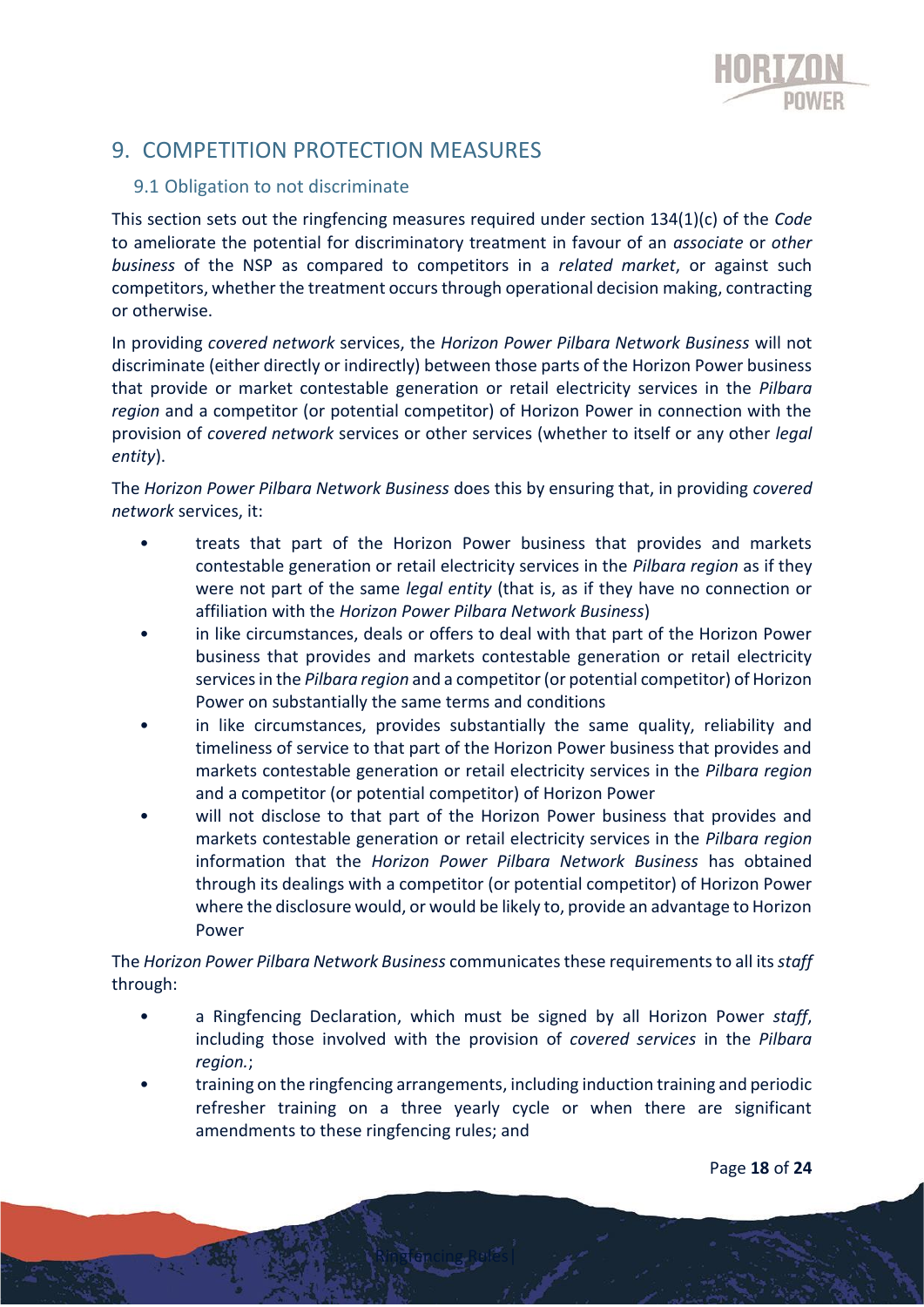

- this document and other relevant policies and procedures.
- ongoing compliance monitoring and reporting to all its staff.

#### 9.2 *Staff* separation

#### 9.2.1 Separate *staff*

Horizon Power structures its business to maximise the extent to which *staff* involved in the provision or marketing of *covered services* in the *Pilbara region* are not also involved in the provision or marketing of contestable generation or retail electricity services in the *Pilbara region*, except where:

- a member of its *staff* who, in the course of their duties:
	- does not have access to *commercially sensitive information*
	- has access to *commercially sensitive information* but does not have, in performing the roles, functions or duties of their *staff* position, any opportunity to use that *commercially sensitive information* to engage in conduct that is contrary to the *Horizon Power Pilbara Network Business*'s obligation to not discriminate in pursuance of section 127(1)(c) of the *Code*
	- only has access to *commercially sensitive information* to the extent necessary to perform services that are not electricity services (such as corporate services which include general administration, accounting, payroll, human resources, legal, or information technology support services)
- assistance is provided to another *network service provider* to the extent necessary to respond to an event (such as an emergency) that is beyond the reasonable control of the other *network service provider*
- the member of *staff* is an *officer* of Horizon Power.

In this regard, business development activities associated with the *covered Pilbara network* sit with the Network Regulation and Open Access team and not within the Commercial and Business Development Division.

However, Horizon Power will not separate the small number of functions that are shared between the provision or marketing of *covered services* in the *Pilbara region* and the provision or marketing of contestable generation or retail electricity services in the *Pilbara region*.

For functions that are shared, the following measures are in place as set out in Table 8.3, being the table below.

| <b>Function</b>                         | Mitigation measures                                                                                                                                                                                                             |
|-----------------------------------------|---------------------------------------------------------------------------------------------------------------------------------------------------------------------------------------------------------------------------------|
| <b>Customer</b><br><b>(Call Centre)</b> | Services   A separate telephone number has been established for network-<br>related calls, with all calls directed to a single call centre queue for<br>Horizon Power while the number of contestable customers is very<br>low. |

Ringfencing Rules|

*Table8.3: Functions that are shared*

Page **19** of **24**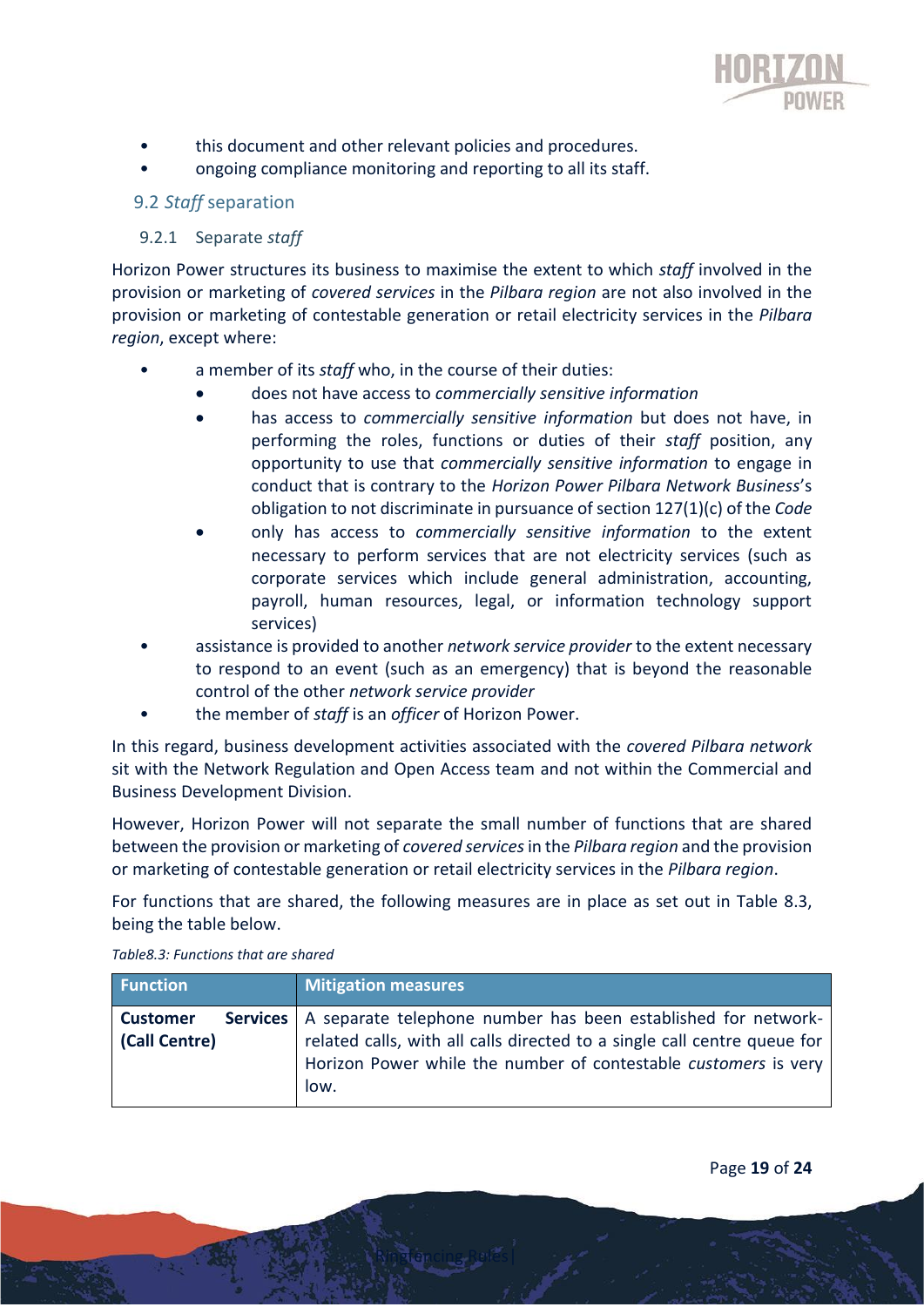

| <b>Function</b>                                                                | <b>Mitigation measures</b>                                                                                                                                                                                                                                                                                                                                                                                                                                                                                                                                                                                             |
|--------------------------------------------------------------------------------|------------------------------------------------------------------------------------------------------------------------------------------------------------------------------------------------------------------------------------------------------------------------------------------------------------------------------------------------------------------------------------------------------------------------------------------------------------------------------------------------------------------------------------------------------------------------------------------------------------------------|
| <b>Services</b><br><b>Customer</b><br>(Processes/systems)                      | From the date these ringfencing rules become effective in their<br>entirety, the metering team will be responsible for maintaining the<br>metering systems and processes.                                                                                                                                                                                                                                                                                                                                                                                                                                              |
| <b>Future</b><br><b>Energy</b><br>Systems (long term<br>planning<br>and        | Long term planning and forecasting for the entire Horizon Power<br>business is undertaken by a specific team within Commercial and<br>Business Development known as Future Energy Systems.                                                                                                                                                                                                                                                                                                                                                                                                                             |
| forecasting)                                                                   | Commercially sensitive information from other parties is required for<br>Future Energy Systems to undertake long term planning and<br>forecasting, and access by the contestable parts of Horizon Power to<br>the long term plans and forecasts would provide those parts with a<br>competitive advantage. Employees in the contestable part of the<br>business, will not be permitted to have access to commercially<br>sensitive information held by Future Energy Systems, and all<br>documentation relating to long term planning and forecasting is<br>quarantined from employees providing contestable services. |
| <b>Management</b><br><b>Asset</b><br>Capacity<br>Support,<br><b>Management</b> | These functions predominantly provide services to parts of Horizon<br>Power that are regulated or not contestable. However, they also<br>provide generation services, some of which are contestable.                                                                                                                                                                                                                                                                                                                                                                                                                   |
| <b>Support</b><br>and                                                          | To mitigate the risks that the ringfencing objectives will not be met:                                                                                                                                                                                                                                                                                                                                                                                                                                                                                                                                                 |
| <b>Engineering Services</b>                                                    | periodic training is conducted for employees on their                                                                                                                                                                                                                                                                                                                                                                                                                                                                                                                                                                  |
|                                                                                | ringfencing obligations<br>commercially sensitive information is protected<br>and<br>$\bullet$                                                                                                                                                                                                                                                                                                                                                                                                                                                                                                                         |
|                                                                                | quarantined from employees providing contestable services<br>as much information as possible that can be shared is<br>published.                                                                                                                                                                                                                                                                                                                                                                                                                                                                                       |
| <b>Systems</b><br>HР<br>Operations                                             | HP Systems Operations, via the Horizon Power Control Centre<br>(HPCC), monitors and controls the electricity system across Horizon<br>Power's entire network. The HPCC will manage the Horizon Power<br>coastal network in accordance with the Pilbara networks rules and<br>the Independent System Operator's (ISO's) directions and protocols.                                                                                                                                                                                                                                                                       |
|                                                                                | The HPCC will also perform dispatch of Horizon Power's generators<br>in accordance with procedures. The HPCC will not interfere with any<br>generation dispatch unless required to do so in accordance with the<br>ISO's direction.                                                                                                                                                                                                                                                                                                                                                                                    |
|                                                                                | To mitigate the risks that the ringfencing objectives will not be met:                                                                                                                                                                                                                                                                                                                                                                                                                                                                                                                                                 |
|                                                                                | the operations of the HPCC are undertaken in a physically<br>discrete room, separate from the rest of the business.<br>Information and data shown on monitors in that separate<br>room and visible to the HPCC will not be visible to anyone else                                                                                                                                                                                                                                                                                                                                                                      |

Page **20** of **24**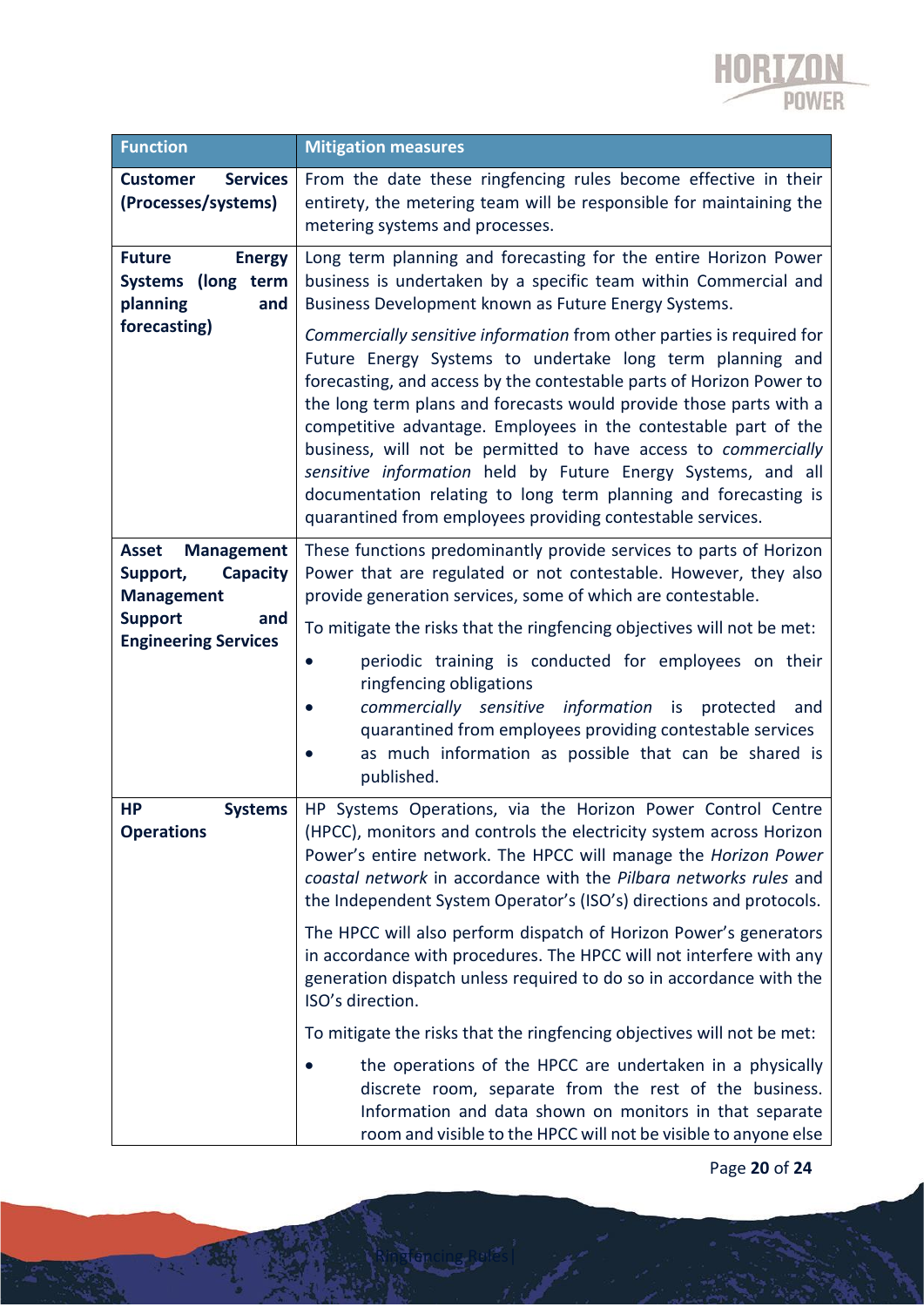

| <b>Function</b> | <b>Mitigation measures</b>                                                                                                                                                                                                                          |
|-----------------|-----------------------------------------------------------------------------------------------------------------------------------------------------------------------------------------------------------------------------------------------------|
|                 | within the business by virtue of frosting all transparent and<br>glass surfaces previously allowing visual access into the<br>HPCC's separate room<br>periodic training is conducted for employees on their<br>$\bullet$<br>ringfencing obligations |
|                 | commercially sensitive information is protected and<br>$\bullet$<br>quarantined from employees providing contestable services.                                                                                                                      |

#### 9.2.2 Separate offices

Horizon Power's *staff* that provide or market electricity services in the *Pilbara region* are located in three offices – in Bentley, Karratha and Port Hedland.

*Staff* located in Karratha and Port Hedland only provide electricity services to *customers* in the *Pilbara region*, while *staff* located in Bentley provide electricity services to the *Pilbara region* as well as other regional areas of Western Australia, and also provide corporate services.

The Bentley office complex comprises a number of separate buildings. Other than *staff* that are *officer*s of Horizon Power, to the maximum extent possible, *staff* located in the Bentley office that provide or market contestable generation or retail electricity services in the *Pilbara region* are located in a different building to those that provide or market *covered network* services in the *Pilbara region*.

In the Karratha and Port Hedland offices, to the maximum extent possible, *staff* that provide or market contestable generation or retail electricity services in the *Pilbara region* are located in different parts of the building to *staff* that provide or market *covered network* services. Where it is not possible to undertake such segregation, separation is maximised within the available seating layouts in the building.

#### 9.2.3 Office and *staff* register

As required under section 134(1)(e) of the *Code*, Horizon Power maintains and keeps a register that identifies the nature of the positions (including a description of the roles, functions and duties) of its members of *staff* which:

- do not have access to *commercially sensitive information*
- have access to *commercially sensitive information* but do not have, in performing the roles, functions or duties of their *staff* position, any opportunity to use that *commercially sensitive information* to engage in conduct that is contrary to the *Horizon Power Pilbara Network Business*'s obligation to not discriminate
- only have access to *commercially sensitive information* to the extent necessary to perform services that are not electricity services (such as corporate services which include general administration, accounting, payroll, human resources, legal, or information technology support services)

Ringfencing Rules|

• are an *officer* of Horizon Power.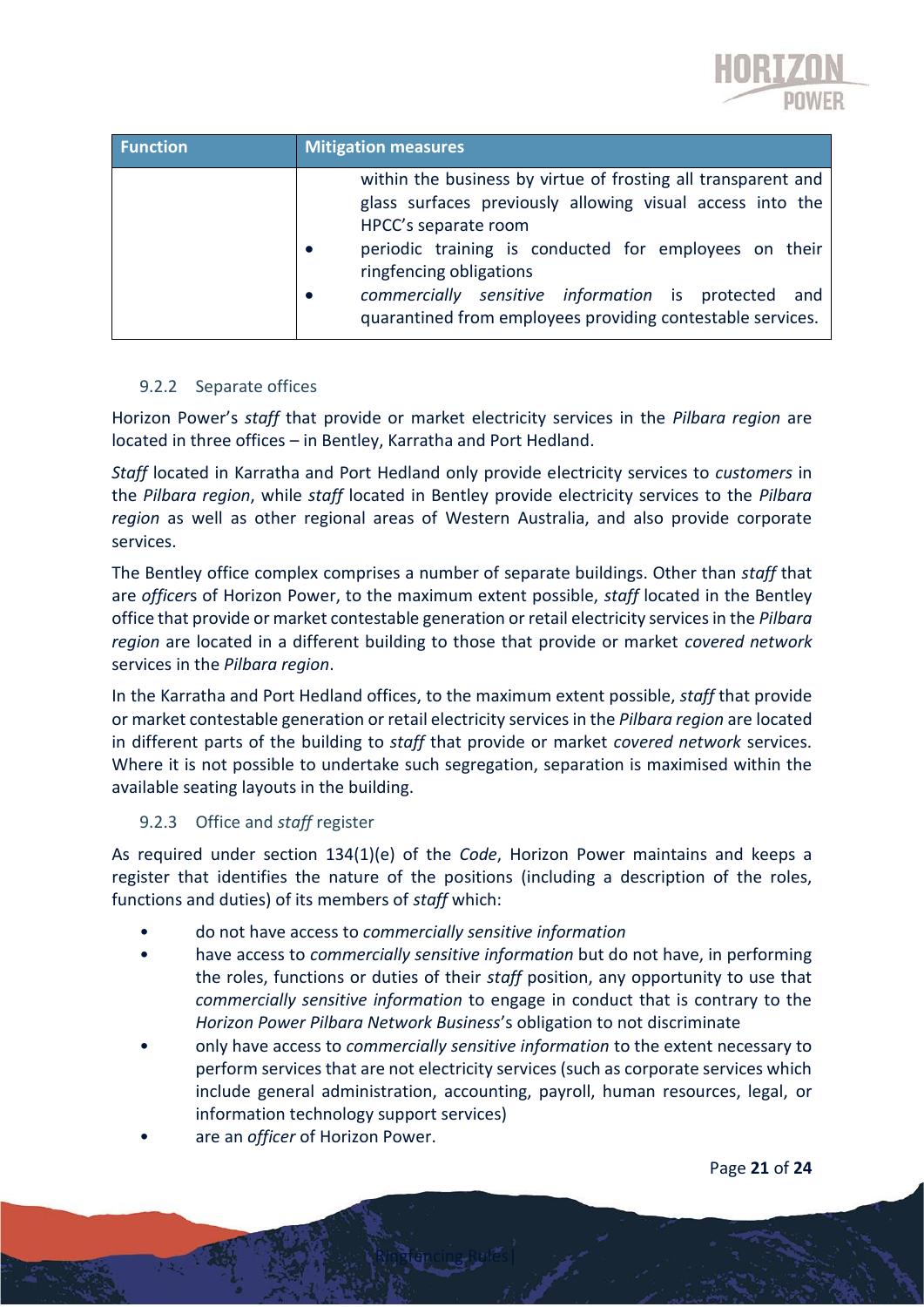

#### 9.3 Information access and disclosure

This section sets out the ringfencing measures required under section 134(1)(a) of the *Code* to ensure that *commercially sensitive information* and any information received by the NSP in respect of a function under the *Pilbara networks rules* is kept confidential and is only used within the *network business* and for the purpose for which it was acquired or developed.

#### 9.3.1 Meaning of *confidential information*

Section 157 of the *Code* defines *confidential information* as information that:

- by its nature is confidential, or
- is specified to be confidential by the discloser.

Section 158 of the *Code* states that information is not confidential if it is in the public domain or ascertainable from public domain sources, was already in possession of Horizon Power when the information was disclosed or has been developed independently.

For the purposes of this clause, *confidential information* includes *commercially sensitive information* and by way of example, includes (subject to section 158 of the Code):

- network quality information frequency stability, voltage stability, power factor and harmonic levels
- network asset loadings downstream of a substation
- *customer* consumption profiles
- *customers'* tariff assignments.

#### 9.3.2 Disclosure of *confidential information*

The *Horizon Power Pilbara Network Business* will not disclose *confidential information* to any person, including Horizon Power *staff* that provide or market contestable generation or retail electricity services, unless:

- a) subject to the pre-disclosure process set out below:
	- (i) it is reasonably necessary (as determined in good faith by the recipient of the Confidential Information) for performing a function under the *Pilbara regime*; or
	- (ii) it has obtained the *information owner's* written consent and is disclosed in accordance with any conditions in that consent;
	- (iii) on a confidential basis to its legal or other professional advisers; or
	- (iv) the disclosure is required under a written *law*, the ASX Listing Rules or the rules of any other applicable financial market; or
	- (v) the disclosure is directed by a court or arbitrator, on a confidential basis unless the court or arbitrator directs otherwise; or
	- (vi) the disclosure does not disclose any elements that could lead to the *information owner* being identified; or
- b) the disclosure is on a confidential basis to the Independent System Operator, the *Authority*, the Coordinator of Energy or the Minister; or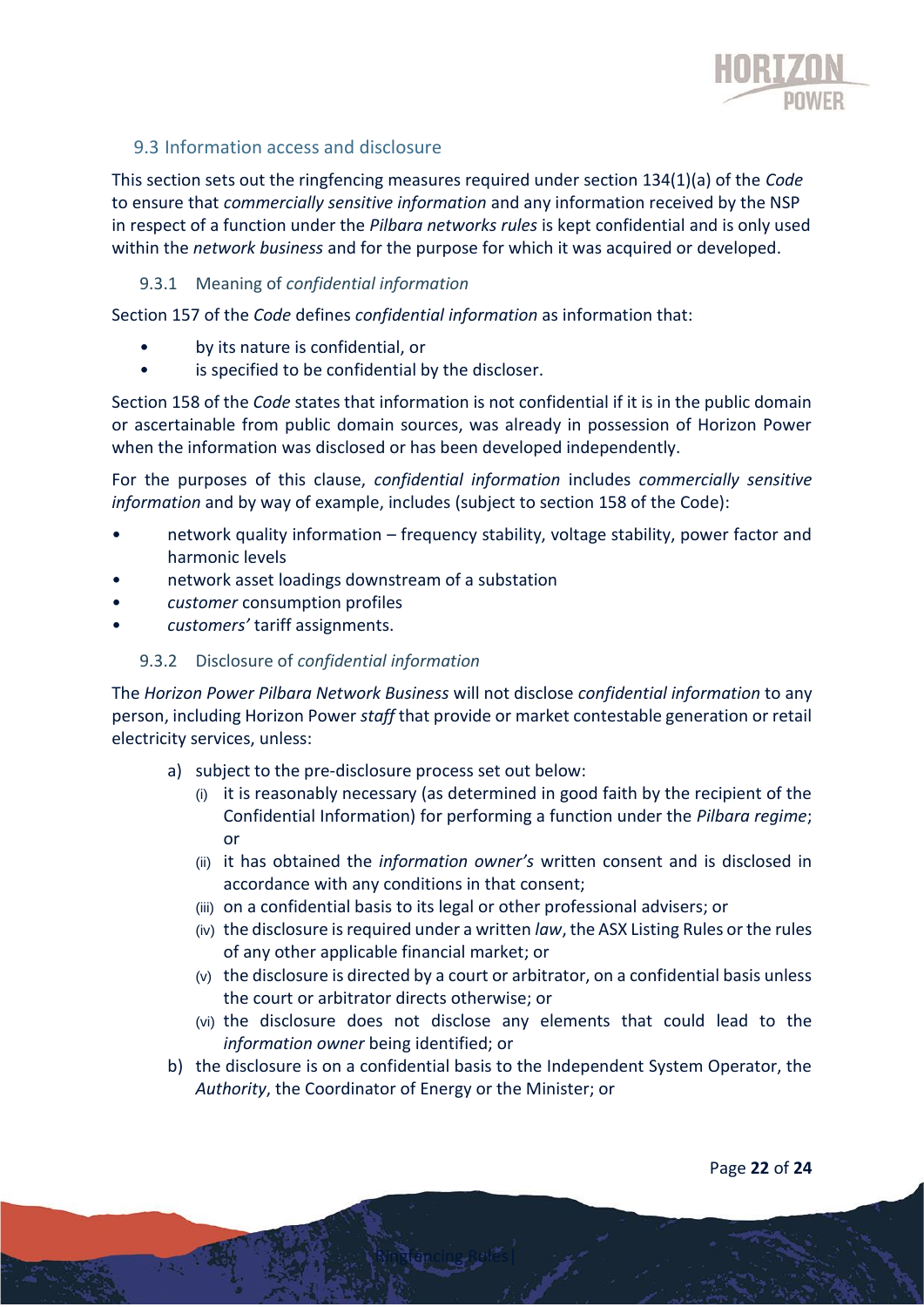

c) the *confidential information* is omitted or obscured, and the omission of the *confidential information* is evident in the document from which the information is omitted.

Under section 165 of the *Code*, if the disclosure of the *confidential information* is subject to a pre-disclosure process, the person intending to disclose the confidential information must:

- 1. first have regard to the primary and secondary objectives in section 156 of the *Code* and consider the balance between the benefits associated with the proposed disclosure and any likely detriment to the *information owner* from the proposed disclosure
- 2. notify the *information owner* of the proposed disclosure, describing the information proposed to be disclosed and, if practicable, the circumstances of the disclosure
- 3. allow the *information owner* an opportunity to express its views and to request redactions or other changes to minimise disclosure of *confidential information*
- 4. have regard to the *information owner*'s views and requests
- 5. if compelled to disclose the *confidential information*, minimise what is disclosed and not hinder the *information owner* intervening in the process.

#### 9.3.3 Protection of *commercially sensitive information*

*Commercially sensitive information* includes all confidential or commercially sensitive information in relation to, as applicable―

- an *applicant* or *customer* which is developed by or comes into the possession of the *Horizon Power Pilbara Network Business* including present and future dealings with the *applicant*, or *customer*, but excludes aggregated information that does not relate to an identifiable *applicant* or *customer*; or
- a *network service provider* which comes into the possession of the *Horizon Power Pilbara Network Business* for the purposes of performing a function under the Pilbara networks rules; or
- a *network service provider* which is developed by or comes into the possession of an *applicant* or *customer*, but excludes information required by the *Code* to be published or aggregated information that does not relate to the identifiable *network service provider*.

Horizon Power will:

- Implement changes to its IT systems and processes to support *commercially sensitive information* being kept confidential.
- Ensure that staff involved with the contestable parts of the business who continue to have access to data not solely related to their own customers are adequately trained to prevent unauthorised access of *commercially sensitive information*.
- Periodically audit the process followed by the contestable parts of the business to verify that *commercially sensitive information* is only accessed when authorised to do so.

Ringfencing Rules|

Page **23** of **24**